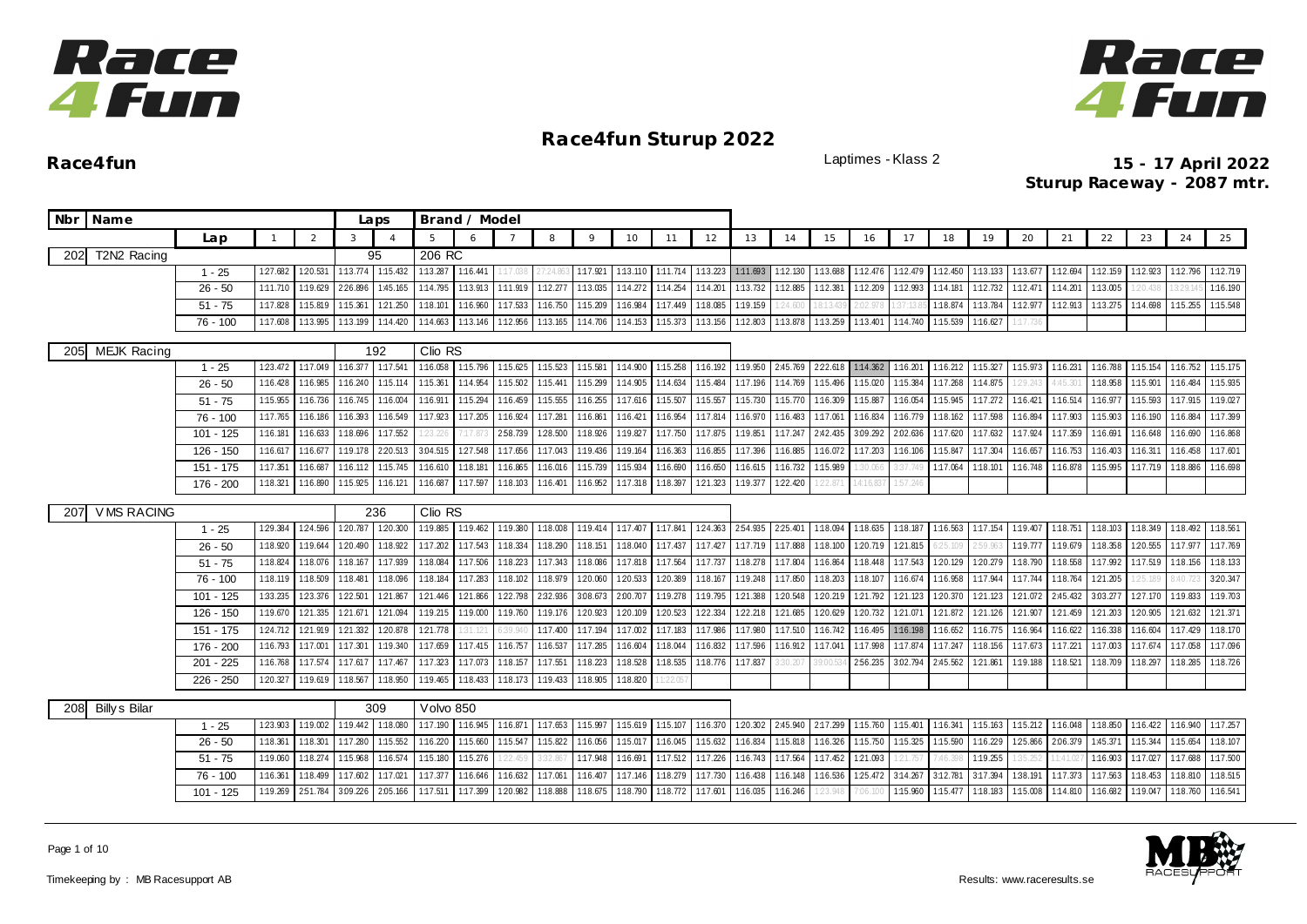



**Race4fun** Laptimes - Klass 2 **15 - 17 April 2022 Sturup Raceway - 2087 mtr.**

| Nbr Name                     |                                               |          |          |          | Laps     |              | Brand / Model     |          |          |          |                   |          |          |          |          |          |          |          |          |          |          |          |          |          |          |          |
|------------------------------|-----------------------------------------------|----------|----------|----------|----------|--------------|-------------------|----------|----------|----------|-------------------|----------|----------|----------|----------|----------|----------|----------|----------|----------|----------|----------|----------|----------|----------|----------|
|                              | Lap                                           |          | 2        | 3        | $\Delta$ | 5            | 6                 |          | 8        | $\circ$  | 10                | 11       | 12       | 13       | 14       | 15       | 16       | 17       | 18       | 19       | 20       | 21       | 22       | 23       | 24       | 25       |
|                              | $126 - 150$                                   | 1:14.994 | 1:16.046 | 1:17.135 | 1:15.899 | 1:14.476     | 1:14.357          | 1:14.549 | 1:15.162 | 1:15.118 | 1:16.087          | 1:16.090 | 1:14.834 | 1:14.885 | 1:15.682 | 1:14.511 | 1:18.27  | 1:17.666 | 1:15.746 | 1:16.268 | 1:14.394 | 1:14.364 | 1:15.095 | 1:17.187 | 1:16.409 | 1:14.488 |
|                              | 151 - 175                                     | 1:14.845 | 1:15.495 | 1:15.097 | 1:15.483 | 1:15.278     | 1:15.069          | 1:14.405 | 1:16.268 | 1:17.149 | :31.699           |          | 1:17.533 | 1:15.593 | 1:16.498 | 1:15.838 | 1:17.099 | 1:15.494 | 1:15.994 | 1:16.482 | 1:16.522 | 1:16.329 | 1:17.829 | 1:16.951 | 1:17.279 | 1:16.333 |
|                              | 176 - 200                                     | 1:17.109 | 1:17.340 | 1:17.858 | 1:16.506 | 1:17.276     | 1:16.000          | 1:17.057 | 1:17.988 | 1:18.924 | 1:17.406          | 1:16.403 | 1:16.940 | 1:16.986 | 1:17.397 | 1:17.384 | 1:16.602 | 1:18.390 | 1:16.751 | 1:16.776 | 1:16.501 | 1:20.392 | 1:18.720 | 1:18.030 | 1:17.951 | 1:17.508 |
|                              | $201 - 225$                                   | 1:15.256 | 1:17.875 | 1:17.877 | 1:17.259 | 1:16.807     | 1:16.120          | 1:17.285 | 1:16.008 | 1:16.874 | 1:17.024          | 1:16.517 | 1:19.560 | 1:15.908 | 1:16.814 | 1:16.562 | 1:16.701 | 1:17.262 | 127.158  | 6:29.60  | 1:17.546 | 1:19.098 | 31,100   | 18.05    | 1:17.551 | 126.831  |
|                              | 226 - 250                                     | 2:17.025 | 257.340  | 2:40.097 | 1:23.322 | 1:18.308     | 1:18.996          | 1:17.708 | 1:18.469 | 1:19.171 | 1:16.868          | 1:16.409 | 1:18.418 | 1:17.205 | 1:18.616 | 1:17.710 | 1:18.436 | 1:18.454 | 1:17.827 | 1:20.030 | 1:17.205 | 1:16.316 | 1:17.284 | 121.544  | 3:06.465 | 3:28.813 |
|                              | 251 - 275                                     | 2:02.856 | 1:18.358 | 1:18.136 | 1:20.640 | 1:22.465     | :08.334           | :10.848  | 1:20.903 | 1:30.036 | 1:41.754          | 125.185  | 1:20.208 | 1:17.900 | 1:14.585 | 1:14.555 | 1:14.725 | 1:14.351 | 1:14.379 | 1:14.472 | 1:15.881 | 1:15.988 | 1:14.465 | 1:15.235 | 1:16.817 | 1:15.985 |
|                              | $276 - 300$                                   | 1:15.759 | 1:16.543 | 1:16.032 | 1:15.549 | 1:14.753     | 1:13.970          | 1:14.982 | 1:14.114 | 1:14.660 | 1:14.575          | 1:14.928 | 1:17.128 | 1:17.615 | 1:16.009 | 1:13.923 | 1:14.982 | 1:15.476 | 1:16.319 | 1:16.319 | 1:16.020 | 1:15.787 | 1:15.469 | 1:16.169 | 1:16.946 | 1:16.535 |
|                              | $301 - 325$                                   | 1:16.820 | 1:16.550 | 1:15.804 | 1:14.832 | 1:16.174     | 1:16.201          | 1:16.029 | 1:15.794 | 1:16.674 |                   |          |          |          |          |          |          |          |          |          |          |          |          |          |          |          |
| 213 Happy Racer              |                                               |          |          |          | 239      | Ford Puma    |                   |          |          |          |                   |          |          |          |          |          |          |          |          |          |          |          |          |          |          |          |
|                              | $1 - 25$                                      | 126.528  | 1:17.721 | 1:16.951 | 1:16.141 | 1:17.109     | 1:16.423          | 1:16.422 | 1:16.045 | 1:15.265 | 1:16.988          | 1:16.352 | 1:15.635 | 120.716  | 2:45.608 | 2:17.258 | 1:15.790 | 1:16.748 | 1:15.695 | 1:15.443 | 1:15.616 | 1:15.594 | 1:17.157 | 1:16.625 | 1:17.544 | 1:17.684 |
|                              | $26 - 50$                                     | 1:16.079 | 1:17.454 | 1:18.339 | 1:16.743 | 1:15.901     | 1:16.118          | 1:15.718 | 1:15.178 | 1:14.999 | 1:15.247          | 1:19.343 | 1:24.073 | 125.80   | 5:10.39  | 1:34.687 | 45:11.   | 1:18.54  | 1:18.509 | 1:18.103 | 1:18.182 | 1:18.085 | 24.304   | 0.04.33  | 1:21.086 | 121.286  |
|                              | $51 - 75$                                     | 1:18.805 | 1:19.625 | 1:18.938 | 1:18.718 | 1:18.890     | 1:18.066          | 1:19.034 | 1:18.436 | 1:18.536 | 1:18.227          | 1:20.396 | 1:20.916 | 1:20.503 | 1:19.466 | 1:19.066 | 1:18.610 | 1:19.213 | 1:19.929 | 1:20.858 | 1:19.670 | 1:19.429 | 1:21.304 | 1:20.550 | 1:18.847 | 1:17.825 |
|                              | $76 - 100$                                    | 1:18.192 | 1:18.405 | 1:19.381 | 1:18.905 | 1:19.503     | 1:18.944          | 1:19.569 | 1:18.603 | 1:18.410 | 1:19.458          | 1:18.610 | 1:18.787 | 1:18.477 | 1:20.553 | 1:20.543 | 1:19.812 | 122.27   | 7:23.931 | 124.875  | 121.657  | 1:21.420 | 122.672  | 121.840  | 123.198  | 122.971  |
|                              | 101 - 125                                     | 1:22.744 | 1:22.42  | 1:24.132 | 1:21.591 | 1:22.744     | 1:22.944          | 121.772  | 1:21.710 | 1:21.927 | 123.179           | 1:24.122 | 1:23.091 | 1:22.128 | 1:23.136 | 121.119  | 1:22.105 | 122.174  | 1:23.732 | 1:21.605 | 1:25.136 | 1:22.990 | 1:22.856 |          |          | 1:18.050 |
|                              | $126 - 150$                                   | 1:17.502 | 1:16.568 | 1:17.605 | 1:20.641 | 1:18.654     | 1:17.668          | 1:16.963 | 1:17.442 | 1:16.780 | 1:17.444          | 1:18.283 | 1:17.280 | 1:16.665 | 1:16.420 | 1:16.841 | 1:16.284 | 1:16.699 | 1:17.017 | 1:16.218 | 1:17.270 | 1:17.686 | 1:17.034 | 1:16.424 | 1:16.693 | 1:17.747 |
|                              | $151 - 175$                                   | 1:17.196 | 1:18.403 | 1:17.558 | 1:16.629 | 1:16.679     | 1:16.206          | 1:16.605 | 1:16.074 | 1:16.031 | 1:16.609          |          | 20.83    | 2:56.369 | 2:40.286 | 1:25.583 | 1:20.759 | 1:20.488 | 1:20.60  | 1:20.652 | 1:20.063 | 121.10   | 1:21.063 | 1:20.187 | 1:21.168 | 1:20.812 |
|                              | 176 - 200                                     | 1:19.846 | 1:20.513 | 1:19.365 | 1:20.398 | 1:20.199     | 1:21.059          | 1:20.166 | 1:22.075 | 3:27.885 | 3:32.178          | 2:05.659 | 1:19.509 | 1:18.724 | 1:20.818 | 121.332  | 1:58.309 | 1:19.50  | 1:21.237 | 1:20.626 | 1:18.967 | 1:22.645 | 1:19.246 | 1:20.540 | 1:23.612 | 1:55.659 |
|                              | $201 - 225$                                   | 1:22.422 | 1:20.030 | 26.621   | 37.83    | 1:23.760     | 122.352           | 121.930  | 120.095  | 1:20.848 | 121.773           | 121.612  | 1:20.709 | 1:20.221 | 1:22.421 | 1:21.014 | 1:22.974 | 1:20.227 | 1:21.870 | 1:20.194 | 1:23.591 | 33.04    | (15.42)  | 1:21.802 | 122.477  | 122.418  |
|                              | $226 - 250$                                   | 1:19.842 | 1:19.728 | 1:20.248 | 1:19.898 | 1:20.997     | 1:19.868          | 120.487  | 120.413  | 122.815  | 120.343           | 1:20.355 | 1:19.762 | 1:20.295 | 1:19.917 |          |          |          |          |          |          |          |          |          |          |          |
| 216 A IP Racing              |                                               |          |          |          | 206      | Peuge ot 206 |                   |          |          |          |                   |          |          |          |          |          |          |          |          |          |          |          |          |          |          |          |
|                              | $1 - 25$                                      | 1:25.823 | 1:19.256 | 1:18.277 | 1:17.099 | 1:17.093     | 1:17.025 1:17.322 |          | 1:16.611 | 1:16.390 | 1:15.607          | 1:15.760 | 1:16.997 | 121.272  | 2:42.619 | 2:16.865 | 1:16.060 | 1:15.369 | 1:16.176 | 1:15.378 | 1:15.051 | 1:15.079 | 1:17.470 | 1:16.299 | 1:15.991 | 1:17.459 |
|                              | $26 - 50$                                     | 1:16.037 | 1:17.585 | 1:18.650 | 1:17.201 | 1:15.283     | 1:16.545          | 1:15.736 | 1:17.252 | 1:19.365 | 1:19.159          | 1:15.565 | 1:16.781 | 1:17.386 | 1:15.102 | 1:15.595 | 1:15.746 | 1:15.761 | 1:14.815 | 1:19.435 | 121.142  | 2:04.403 | 1:47.755 | 1:15.646 | 1:16.154 | 1:16.914 |
|                              | $51 - 75$                                     | 1:18.185 | 1:17.040 | 1:18.634 | 1:16.517 | 1:17.609     | 1:15.975          | 1:16.134 | 1:16.942 | 1:16.554 | 1:16.118          | 1:16.526 | 1:16.906 | 1:20.113 | 1:17.247 | 1:24.872 | 6:31.38  | 1:20.984 | 121.675  | 1:19.915 | 1:18.820 | 1:20.764 | 1:22.164 | 1:19.148 | 1:20.821 | 1:18.207 |
|                              | 76 - 100                                      | 1:31.017 | 1:18.444 | 1:20.094 | 1:20.184 | 1:26.502     | 122.783           | 122.430  | 1:22.340 | 1:17.556 | 1:19.404          | 1:17.935 | 1:18.086 | 1:18.789 | 1:18.689 | 120.452  | 1:17.670 | 1:18.036 | 1:25.032 | 121.682  | 123.170  | 122.557  | 123.714  | 124.769  |          | 5:11.060 |
|                              | $101 - 125$                                   | 3.05.305 | 3:19.823 | 1:34.758 | 121.867  | 1:20.495     | 1:19.716          | 1:18.738 | 1:22.480 | 1:19.518 | 2:40.525          | 3:08.446 | 2:02.625 | 1:18.465 | 1:18.061 | 120.956  | 1:20.496 | 1:18.921 | 1:17.311 | 1:17.661 | 1:17.367 | 1:17.693 | 1:17.712 | 123.245  | 2:11.158 | 3:01.893 |
|                              | 126 - 150                                     | 1:25.060 | 1:19.320 | 1:17.351 | 1:18.899 | 1:22.304     | 1:18.178          | 1:19.717 | 1:20.476 | 1:21.075 | 1:21.152          | 1:20.002 | 1:21.294 | 1:20.576 | 1:19.974 | 1:20.566 | 1:21.549 | 1:32.73  | 7:17.084 | 1:18.383 | 1:19.752 | 1:18.260 | 1:17.785 | 1:18.132 | 1:18.105 | 1:19.177 |
|                              | 151 - 175                                     | 1:17.302 | 1:17.865 | 1:18.391 | 1:17.415 | 1:18.118     | 1:17.912          | 1:17.627 | 1:18.772 | 1:17.676 | 1:18.018          | 1:17.243 | 1:17.305 | 1:17.784 | 1:17.788 | 1:17.761 | 1:19.838 | 1:20.729 | 1:18.494 | 1:17.291 | 1:17.302 | 1:17.600 | 1:17.703 | 1:17.669 | 1:18.527 | 1:17.544 |
|                              | 176 - 200<br>1:18.466<br>1:17.879<br>1:19.270 |          |          |          |          |              | 1:17.597          | 1:17.976 | 1:19.528 | 1:18.551 | 1:18.672          | 1:19.741 | 1:19.139 | 121.454  | 1:18.086 | 1:18.541 | 1:19.703 | 1:18.256 | 1:19.546 | 1:19.650 | 1:21.865 | 1:18.446 | 1:19.341 | 1:19.310 | 1:19.896 | 1:19.107 |
|                              | 201 - 225                                     | 120.352  | 1:19.592 | 1:19.932 | 1:22.554 | 37.975       |                   |          |          |          |                   |          |          |          |          |          |          |          |          |          |          |          |          |          |          |          |
| ST-Auto/Veidec Racing<br>222 |                                               |          |          | 334      | Polo Cup |              |                   |          |          |          |                   |          |          |          |          |          |          |          |          |          |          |          |          |          |          |          |
|                              | $1 - 25$                                      | 1:16.378 | 1:15.887 | 1:14.996 | 1:16.624 | 1:15.473     | 1:15.513          | 1:14.902 | 1:15.080 | 1:15.093 | 1:16.717 1:15.846 |          | 1:19.481 | 2:46.198 | 221.673  | 1:16.822 | 1:15.836 | 1:15.042 | 1:16.538 | 1:15.486 | 1:16.950 | 1:16.001 | 1:15.411 | 1:15.127 | 1:15.463 |          |
|                              |                                               | 1:23.210 |          |          |          |              |                   |          |          |          |                   |          |          |          |          |          |          |          |          |          |          |          |          |          |          |          |



Page 2 of 10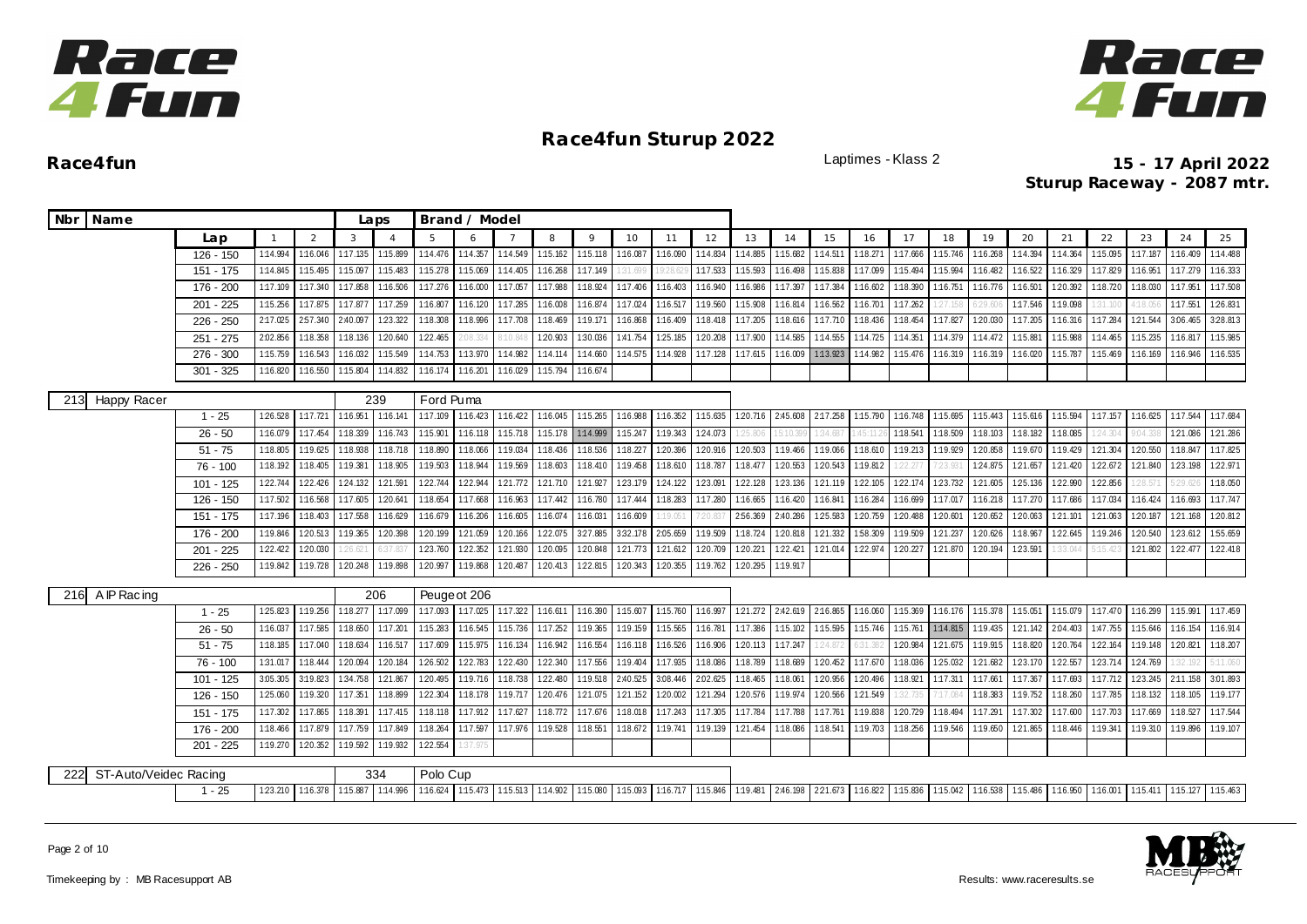



| Nbr Name |                             |                          |                      |                      |                      | Laps                 |                      | Brand / Model              |                      |                      |                      |                      |                      |                      |                           |                      |                     |                      |                      |                      |                      |                     |                      |                      |                      |                      |                      |
|----------|-----------------------------|--------------------------|----------------------|----------------------|----------------------|----------------------|----------------------|----------------------------|----------------------|----------------------|----------------------|----------------------|----------------------|----------------------|---------------------------|----------------------|---------------------|----------------------|----------------------|----------------------|----------------------|---------------------|----------------------|----------------------|----------------------|----------------------|----------------------|
|          |                             | Lap                      |                      | $\overline{2}$       | 3                    | $\overline{A}$       | 5                    | 6                          |                      | 8                    | $\circ$              | 10                   | 11                   | 12                   | 13                        | 14                   | 15                  | 16                   | 17                   | 18                   | 19                   | 20                  | 21                   | 22                   | 23                   | 24                   | 25                   |
|          |                             | $26 - 50$                | 1:14.431             | 1:17.748             | 1:16.967             | 1:14.757             | 1:14.476             | 1:15.137 1:15.360          |                      | 1:14.365             | 1:15.016             | 1:15.194             | 1:14.619             | 1:16.993             | 1:15.271                  | 1:16.213             | 1:15.140            | 1:15.538             | 1:15.105             | 1:15.064             | 1:16.508             | 31.893              | 1:29.2               | 1:17.630             | 1:16.880             | 1:16.585             | 1:17.530             |
|          |                             | $51 - 75$                | 1:16.341             | 1:17.543             | 1:16.905             | 1:17.379             | 1:16.552             | 1:16.533                   | 1:16.329             | 1:16.219             | 1:16.693             | 1:16.589             | 1:16.075             | 1:16.231             | 1:15.297                  | 1:18.234             | 1:20.205            | 1:16.358             |                      | 3:07.03              | 1:15.434             | 1:16.924            | 1:16.051             | 1:16.053             | 1:16.00              | 1:15.910             | 1:16.142             |
|          |                             | 76 - 100                 | 1:18.427             | 1:15.534             | 1:15.219             | 1:17.393             | 1:17.194             | 1:14.902                   | 1:15.755             | 1:15.522             | 1:16.300             | 1:15.759             | 1:16.960             | 1:15.587             | 1:15.496                  | 1:14.745             | 1:15.208            | 1:15.984             | 1:16.387             | 1:15.429             | 1:15.498             | 1:17.412            | 1:15.286             | 1:17.862             | 34.87                | :00.997              | 321.466              |
|          |                             | $101 - 125$              | 1:32.013             | 1:18.081             | 1:15.147             | 1:16.076             | 1:17.245             | 1:16.125                   | 1:16.074             | 2:50.143             | 3:09.832             | 2:07.956             | 1:19.090             | 1:15.777             | 1:17.074                  | 1:16.434             | 1:16.219            | 1:17.146             | 1:15.788             | 1:15.803             | 1:15.766             | 1:16.513            | 126.442              | 2:19.655             | 3:04.306             | 1:30.196             | 1:15.934             |
|          |                             | 126 - 150                | 1:18.577             | 121.300              | 1:17.726             | 1:15.030             | 1:16.903             | 1:16.985                   | 1:15.890             | 1:17.534             | 1:16.466             | 1:17.205             | 1:15.446             | 1:15.256             | 1:15.289                  | 1:15.761             | 1:15.417            | 1:18.770             | 1:17.304             | 1:15.591             | 1:15.223             | 1:15.064            | 1:17.143             | 1:19.657             | 1:16.637             | 1:15.279             | 1:17.769             |
|          |                             | 151 - 175                | 1:14.614             | 1:15.227             | 1:15.151             | 1:14.978             | 1:16.170             | 1:16.787                   | 1:16.682             | 1:17.473             | :35.585              | 6:42.19              | 1:17.379             | 1:16.904             | 1:17.465                  | 1:17.763             | 1:17.150            | 1:16.781             | 1:15.702             | 1:15.547             | 1:16.859             | 1:16.448            | 1:15.836             | 1:16.538             | 1:15.584             | 1:16.105             | 1:16.133             |
|          |                             | 176 - 200                | 1:15.945             | 1:16.762             | 1:16.905             | 1:14.854             | 1:17.279             | 1:15.966                   | 1:18.334             | 1:17.254             | 1:15.826             | 1:16.567             | 1:16.011             | 1:18.165             | 1:18.639                  | 1:16.937             | 1:15.643            | 1:15.721             | 1:16.804             | 1:15.661             | 1:16.751             | 1:15.574            | 1:15.990             | 1:18.345             | 1:15.744             | 1:16.021             | 1:15.704             |
|          |                             | 201 - 225                | 1:17.073             | 1:15.581             | 1:17.407             | 1:15.666             | 1:16.063             | 1:15.806                   | 1:16.303             | 1:14.759             | 1:16.053             | 1:18.009             | 1:18.410             | 1:17.193             | 1:15.938                  | 1:16.723             | 1:15.836            | 1:15.923             | 1:18.532             | 1:16.123             | 1:16.031             | 1:16.468            | 1:15.106             | 1:15.644             | 1:15.754             | 1:16.993             | 1:17.326             |
|          |                             | $226 - 250$              | 1:16.213             | 1:16.247             | 1:15.102             | :16.80.              | 5:45.                | 1:16.715                   | 1:16.694             | 1:14.70'             | 1:16.487             | 1:15.402             | 1:15.073             | 1:16.052             | 1:16.434                  | 1:14.945             | 1:15.147            | 1:15.513             | 1:16.163             | 1:16.455             | 1:16.896             | 1:16.232            | 1:16.97              | 126.371              | 2:10.618             | 257.823              | 2:39.143             |
|          |                             | $251 - 275$              | 1:24.997             | 1:17.156             | 1:18.323             | 1:16.047             | 1:15.008             | 1:16.315                   | 1:15.002             | 1:18.573             | 1:16.762             | 1:17.012             | 1:15.465             | 1:16.267             | 1:14.412                  | 1:16.229             | 1:14.949            | 1:15.206             | 1:14.894             | 1:15.263             | 1:18.927             | 1:16.89             | 1:21.7               | 1:54.721             | 1:16.727             | 1:17.450             | 1:17.346             |
|          |                             | $276 - 300$              | 1:24.640             | 1:57.885             | 1:15.725             | 1:19.094             | 1:18.896             | 1:18.446                   | 1:19.378             | 1:16.800             | 1:18.448             | 1:19.355             | 2:00.591             | 122.332              | 1:17.666                  | 1:17.017             | 1:16.024            | 1:17.819             | 1:16.588             | 1:16.903             | 1:16.202             | 1:17.370            | 1:16.329             | 1:17.264             | 1:17.035             | 1:18.592             | 1:18.924             |
|          |                             | $301 - 325$              | 1:17.690             | 1:18.640             | 1:17.714             | 1:16.745             | 1:16.394             | 1:17.523                   | 1:17.709             | 1:17.586             | 1:17.719             | 1:17.087             | 1:19.080             | 1:18.151             | 1:18.469                  | 1:17.926             | 1:18.266            | 1:17.109             | 1:16.950             | 1:17.963             | 1:19.308             | 1:19.459            | 1:18.265             | 1:17.645             | 1:19.170             | 1:19.760             | 1:18.824             |
|          |                             | $326 - 350$              | 1:19.327             | 1:18.486             | 1:18.959             | 1:21.591             | 1:20.933             | 1:20.781                   | 124.796              | 122.333              | 122.061              |                      |                      |                      |                           |                      |                     |                      |                      |                      |                      |                     |                      |                      |                      |                      |                      |
|          |                             |                          |                      |                      |                      |                      |                      |                            |                      |                      |                      |                      |                      |                      |                           |                      |                     |                      |                      |                      |                      |                     |                      |                      |                      |                      |                      |
| 223      | Sonstorp Racing             |                          |                      |                      |                      | 319                  | Volvo S40            |                            |                      |                      |                      |                      |                      |                      |                           |                      |                     |                      |                      |                      |                      |                     |                      |                      |                      |                      |                      |
|          |                             | $1 - 25$                 | 1:31.114             | 122.093              | 1:20.402             | 1:18.866             | 1:18.800             |                            | 1:17.649 1:17.169    | 1:18.231             | 1:20.628             | 1:19.233             | 1:19.921             | 1:21.064             | 256.082 226.079           |                      | 1:18.636            | 1:17.705             | 1:17.272             | 1:17.783             | 1:17.675             | 1:17.899            | 1:18.420             | 1:18.655             | 1:18.602             | 1:18.740             | 1:17.640             |
|          |                             | $26 - 50$                | 1:18.811             | 1:18.980             | 1:18.683             | 1:20.354             | 1:18.150             | 1:17.809                   | 1:18.529             | 1:19.979             | 1:18.088             | 120.040              | 1:17.878             | 1:17.456             | 1:19.346                  | 1:19.634             | 1:18.565            | 1:19.090             | 1:20.622             | 1:20.212             | 2:33.716             | 1:48.866            | 1:19.072             | 1:20.041             | 121.026              | 1:19.978             | 1:17.513             |
|          |                             | $51 - 75$                | 1:17.917             | 1:18.328             | 1:19.054             | 1:17.576             | 1:18.122             | 1:17.977                   | 1:19.047             | 1:18.691             | 1:20.653             | 25.338               | 4:50.081             | 1:20.187             | 121.245                   | 1:19.167             | 1:20.512            | 1:21.011             | 1:19.587             | 1:18.567             | 1:18.179             | 1:19.769            | 1:19.014             | 1:18.706             | 1:18.606             | 1:18.982             | 1:19.912             |
|          |                             | 76 - 100                 | 1:17.979<br>1:20.815 | 1:20.089<br>2:29.938 | 1:18.117<br>9:30.498 | 120.132<br>121.768   | 1:18.497<br>1:21.563 | 1:18.517<br>122.483        | 1:18.023             | 1:19.219             | 1:18.528             | 1:18.500<br>5:27.54  | 1:18.011<br>1:19.115 | 1:18.944<br>1:18.973 | 1:18.406<br>1:19.827      | 1:19.746<br>121.142  | 120.224<br>1:19.381 | 1:17.828<br>1:17.764 | 1:19.507<br>1:20.032 | 1:18.887             | 1:18.360<br>1:20.706 | 1:18.190<br>121.147 | 1:18.001<br>2:45.421 | 1:18.810             | 1:18.141<br>126.208  | 1:18.727             | 1:20.884<br>1:19.610 |
|          |                             | 101 - 125                |                      | 121.462              |                      | 1:19.262             |                      | 1:19.353                   | 1:20.669<br>1:18.868 | 1:24.922<br>1:19.648 | 20.733               | 1:19.754             | 120.423              | 1:19.604             | 1:19.175                  | 1:19.975             | 1:18.241            | 1:18.595             | 121.712              | 1:18.652<br>1:19.295 | 1:19.446             |                     | 1:20.942             | 3:04.169<br>1:19.525 | 1:19.729             | 1:19.548<br>1:20.968 | 1:19.845             |
|          |                             | 126 - 150<br>151 - 175   | 1:19.431<br>1:20.224 | 122.011              | 1:19.436<br>1:20.639 | 1:20.236             | 121.485<br>1:19.168  | 1:18.791                   | 1:20.709             | 1:20.865             | 1:19.634<br>1:20.386 | 1:20.934             | 1:19.720             | 1:20.159             | 1:20.298                  | 1:19.768             | 1:20.439            | 121.557              | 1:20.472             | 1:19.706             | 1:19.741             | 120.515<br>1:19.651 |                      |                      | 1:21.168             | 121.250              | 1:19.800             |
|          |                             |                          |                      |                      |                      |                      |                      |                            |                      |                      |                      |                      |                      | 121.243              |                           |                      |                     |                      | 122.578              |                      | 1:20.258             |                     | :30.36<br>1:19.941   | :00.09               |                      |                      | 121.515              |
|          |                             | 176 - 200<br>$201 - 225$ | 121.477<br>1:20.431  | 121.251<br>1:19.380  | 1:20.727<br>1:19.243 | 1:20.378<br>1:19.978 | 1:22.043<br>1:20.290 | 1:20.004<br>1:19.976       | 1:20.871<br>1:20.015 | 121.990<br>1:20.802  | 1:20.370<br>1:20.926 | 1:21.248<br>1:23.531 | 1:21.149<br>1:22.944 | 1:21.007             | 1:20.013<br>1:20.908      | 1:19.305<br>1:21.839 | 122.861<br>1:20.336 | 1:20.552<br>121.439  | 1:20.076             | 1:20.880<br>1:20.567 | 120.252              | 1:19.180<br>122.331 | 1:22.167             | 1:19.486<br>1:21.357 | 1:19.265<br>1:20.970 | 1:20.905<br>120.551  | 121.039              |
|          |                             | $226 - 250$              | 1:22.033             | 1:22.982             | 1:21.290             | 1:20.698             | 1:20.911             | 1:21.379                   | 121.309              | 124.127              | :46.455              | 7:53.67              | 121.347              | 1:27.410             | 10.006                    | 5:24.745             | 1:25.931            | 1:21.534             | 121.440              | 121.223              | 121.402              | 1:21.394            | 1:21.300             | 121.559              | 1:21.770             | 1:20.916             | 122.117              |
|          |                             | 251 - 275                | 1:20.515             | 121.755              | 122.475              | 121.656              | 1:20.865             | 1:21.971                   | 124.426              | 1:25.970             | 2:46.070             | 327.545              | 2:00.966             | 1:20.243             | 123.558                   | 1:20.443             | 123.344             | 157.892              | 1:20.905             | 1:20.537             | 120.775              | 1:20.485            | 1:21.080             | 122.584              | 122.512              | :41.865              | 4:31.304             |
|          |                             | 276 - 300                | 121.186              | 122.271              | 1:20.918             | 1:20.771             | 1:20.614             | 1:20.752                   | 1:20.093             | 1:20.224             | 1:19.406             | 127.164              | 1:20.613             | 1:21.154             | 123.054                   | 1:22.047             | 1:20.173            | 1:20.505             | 1:20.330             | 1:20.739             | 1:20.599             | 1:20.668            | 1:21.227             | 122.530              | 1:24.728             | 121.142              | 120.561              |
|          |                             | $301 - 325$              | 1:22.496             | 1:22.560             | 1:22.987             | 1:22.076             | 1:22.732             | 121.715                    | 123.042              | 123.372              | 121.523              | 1:22.874             | 123.846              | 1:21.666             | 1:20.851                  | 1:20.800             | 1:23.781            | 1:23.528             | 1:22.389             | 1:20.510             | 1:20.892             |                     |                      |                      |                      |                      |                      |
|          |                             |                          |                      |                      |                      |                      |                      |                            |                      |                      |                      |                      |                      |                      |                           |                      |                     |                      |                      |                      |                      |                     |                      |                      |                      |                      |                      |
| 224      | <b>Fairspeed Motorsport</b> |                          |                      |                      |                      | 321                  |                      |                            | Renault Clio RS 172  |                      |                      |                      |                      |                      |                           |                      |                     |                      |                      |                      |                      |                     |                      |                      |                      |                      |                      |
|          |                             | $1 - 25$                 | 127.611              | 123.861              | 1:20.834             | 120.784              |                      | 1:21.092 1:18.952 1:18.615 |                      |                      | 1:17.936 120.068     | 1:18.686             | 1:17.206             |                      | 121.173 2.58.405 2.25.195 |                      | 1:16.989            | 1:19.598             | 121.089              | 1:17.708             | 120.157              | 1:16.900            | 1:19.596 1:18.211    |                      | 1:19.950             | 1:16.555             | 1:16.859             |
|          |                             | $26 - 50$                | 1:19.265             | 1:18.376             | 1:19.742             | 1:17.019             | 1:17.033             | 1:17.334                   | 1:19.353             | 1:18.367             | 1:16.696             | 1:17.679             | 1:17.376             | 1:17.539             | 1:17.255                  | 1:17.396             | 1:16.514            | 1:16.960             | 1:16.938             | 1:24.22              | 5:45.5               | 1:17.274            | 1:18.380             | 1:15.545             | 1:18.113             | 1:18.753             | 1:20.134             |
|          |                             | $51 - 75$                | 1:20.047             | 1:17.577             | 1:17.341             | 1:16.37              | 1:15.354             | 1:15.440                   | 1:17.366             | 1:15.211             | 1:15.668             | 1:16.040             | 1:16.890             | 1:16.304             | 1:14.920                  | 1:17.480             | 1:16.760            | 1:17.282             | 1:16.610             | 1:16.360             | 1:15.738             | 1:16.190            | 1:17.480             | 1:19.026             | 1:18.204             | 1:17.010             | 1:16.697             |
|          |                             | $76 - 100$               | 1:17.105             | 1:17.310             | 1:17.441             | 1:21.892             | 1:18.387             | 1:19.215                   | 1:17.828             | 1:17.490             | 1:17.843             | 1:16.206             | 1:16.464             | 1:17.146             | 1:17.161                  | 1:16.255             | 1:16.191            | 1:16.925             | 1:17.796             | 1:18.525             | 1:16.891             | 1:15.892            | 1:16.094             | 1:16.616             | 1:16.660             | 1:17.365             | 1:16.756             |

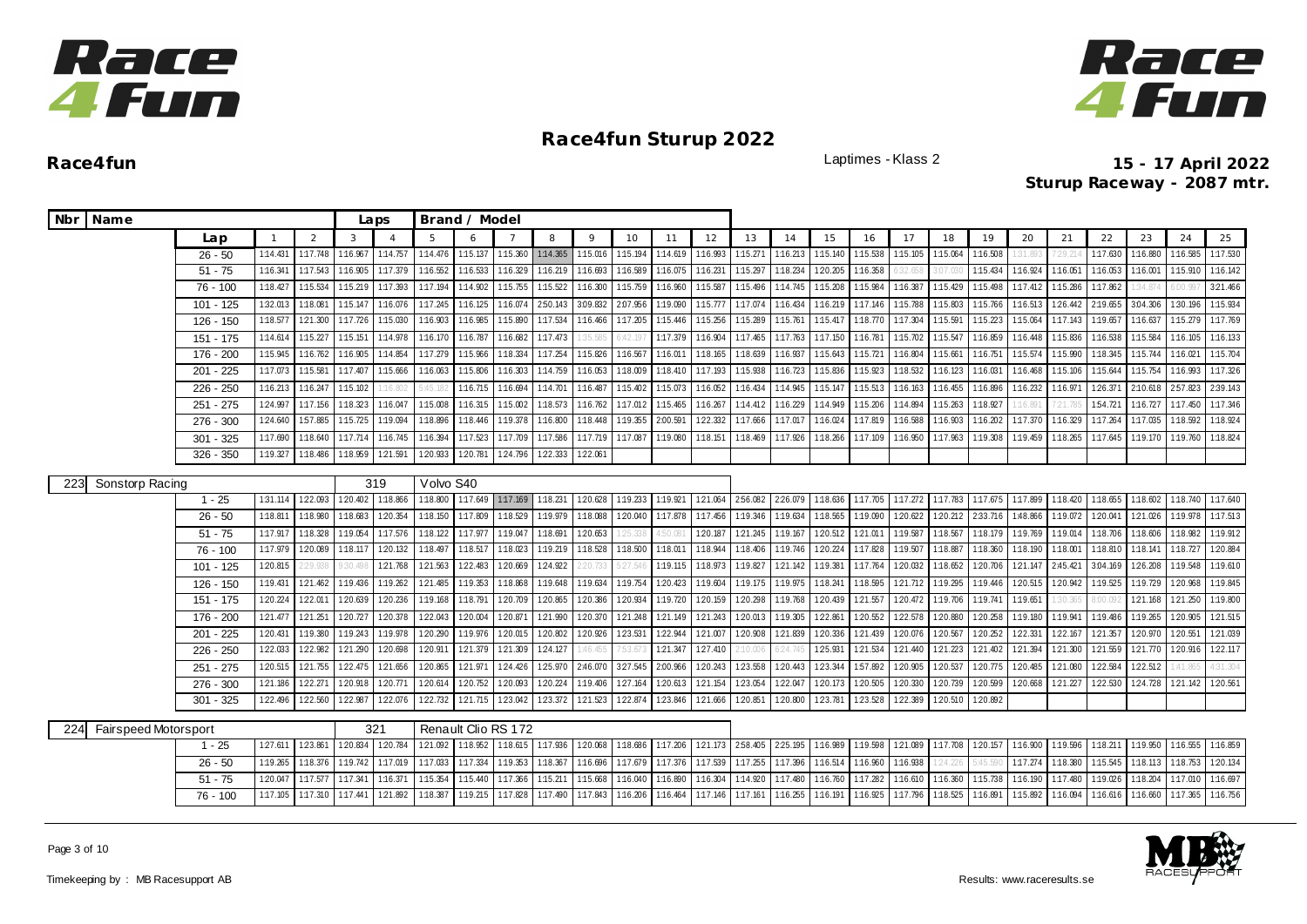



**Race4fun** Laptimes - Klass 2 **15 - 17 April 2022 Sturup Raceway - 2087 mtr.**

| Nbr Name                |             |          |                   |                   | Laps           |                 | Brand / Model              |                   |                   |          |          |          |          |          |                   |          |          |          |          |          |                   |                   |          |          |          |          |
|-------------------------|-------------|----------|-------------------|-------------------|----------------|-----------------|----------------------------|-------------------|-------------------|----------|----------|----------|----------|----------|-------------------|----------|----------|----------|----------|----------|-------------------|-------------------|----------|----------|----------|----------|
|                         | Lap         |          | 2                 | 3                 | $\overline{A}$ | 5               | 6                          | $\overline{7}$    | 8                 | $\circ$  | 10       | 11       | 12       | 13       | 14                | 15       | 16       | 17       | 18       | 19       | 20                | 21                | 22       | 23       | 24       | 25       |
|                         | $101 - 125$ | 1:18.558 | 1:39.338          | 0:29.56           | 1:27.134       | 1:17.280        | 1:19.211                   | 1:20.093          | 1:19.195          | 1:15.967 | 1:20.184 | 2:41.665 | 3.08.403 | 2.01.598 | 1:17.938          | 1:17.687 | 1:18.819 | 1:18.181 | 1:17.345 | 1:18.689 | 1:15.974          | 1:15.820          | 1:16.055 | 1:16.337 | 120.566  | 2:16.031 |
|                         | 126 - 150   | 3:04.262 | 126.739           | 1:17.752          | 1:16.400       | 122.321         | 1:19.809                   | 1:17.290          | 1:15.637          | 1:17.311 | 1:18.628 | 1:19.717 | 1:15.284 | 1:16.626 | 1:17.061          | 1:16.788 | 1:17.468 | 1:17.349 | 1:17.123 | 1:18.351 | 1:17.945          | 1:17.199          | 1:16.654 | 1:17.229 | 1:17.734 | 1:17.428 |
|                         | 151 - 175   | 1:18.215 | 1:17.742          | 1:16.808          | 1:17.420       | 1:16.684        | 1:18.363                   | 1:17.521          | 1:16.758          | 1:16.856 | 1:16.669 | 1:21.866 | 6:11.597 | 120.235  | 1:18.300          | 1:17.456 | 1:18.376 | 1:16.947 | 1:18.178 | 1:17.277 | 1:16.655          | 1:16.499          | 121.033  | 1:16.592 | 1:16.898 | 1:16.454 |
|                         | 176 - 200   | 1:16.811 | 1:16.155          | 1:16.652          | 1:17.477       | 1:17.129        | 122.974                    | 1:17.003          | 1:19.537          | 1:16.897 | 1:21.359 | 1:17.859 | 1:17.156 | 1:18.194 | 1:19.083          | 1:17.619 | 1:19.751 | 1:21.301 | 1:16.923 |          | 1:16.710 1:17.069 | 1:17.065          | 1:17.172 | 1:17.031 | 1:16.732 | 120.247  |
|                         | $201 - 225$ | 1:17.709 | 1:17.015          | 1:16.951          | 1:17.093       | 1:17.279        | 1:16.757                   | 1:19.441          | 1:17.261          | 1:16.723 | 1:16.510 | 54.478   | 0:01.37  | 1:20.408 | 1:20.821          | 1:20.629 | 1:21.958 | 1:19.492 | 1:18.820 | 1:18.759 | 1:20.703          | 1:19.277          | 1:19.295 | 1:20.224 | 1:19.905 | 1:19.754 |
|                         | $226 - 250$ | 1:18.650 | 1:19.353          | 1:19.081          | 1:19.285       | 1:18.727        | 1:18.225                   | 1:18.449          | 1:18.423          | 1:18.447 | 1:18.785 | 1:18.158 | 1:18.411 | 1:18.479 | 1:17.782          | 1:17.879 | 1:17.705 | 1:18.621 | 1:19.128 | 1:27.960 | 2:15.633          | 2:52.433          | 3:57.87  | 1:23.588 | 1:19.076 | 1:17.715 |
|                         | $251 - 275$ | 1:16.820 | 1:15.042          | 1:15.840          | 1:17.426       | 1:17.769        | 1:16.068                   | 1:17.158          | 1:17.489          | 124.373  | 2:38.026 | 327.579  | 1:59.824 |          | 1:17.114 1:17.624 | 1:20.133 | 1:24.697 | 157.249  | 1:16.243 | 123.408  | 1:20.429          | 120.522           | 1:20.411 | 1:19.056 | 1:19.880 | 123.286  |
|                         | 276 - 300   | 1:55.425 | 121.134           | 1:19.883          | 1:16.415       | 1:14.765        | 1:16.202                   | 1:15.238          | 1:14.386 1:15.822 |          | 1:16.172 | 1:15.807 | 1:15.952 | 1:15.618 | 1:18.504          | 1:15.929 | 31.210   | 5:42.5   | 1:19.357 | 1:19.453 | 1:15.478          | 1:16.047          | 1:16.927 | 1:18.129 | 1:17.040 | 1:16.442 |
|                         | $301 - 325$ | 1:16.179 | 1:16.225          | 1:16.584          | 1:19.669       | 1:16.418        | 1:15.779 1:15.687          |                   | 1:16.057          | 1:17.191 | 1:17.628 | 1:20.896 | 1:17.331 | 1:18.921 | 1:16.899          | 1:15.181 | 1:16.334 | 1:16.294 | 1:21.227 | 1:17.067 | 1:16.437          | 1:17.115          |          |          |          |          |
| Nordic Drängster<br>237 |             |          |                   |                   | 224            | Clio            |                            |                   |                   |          |          |          |          |          |                   |          |          |          |          |          |                   |                   |          |          |          |          |
|                         | $1 - 25$    | 1:27.712 | 1:22.150          | 1:18.382 1:15.963 |                | 1:14.824        |                            | 1:14.711 1:16.708 | 1:13.843          | 1:13.722 | 1:15.493 | 1:13.891 | 1:14.891 |          | 121.695 2:42.947  | 2:19.836 | 1:15.056 | 1:14.356 | 1:13.987 |          | 1:13.578 1:12.941 | 1:13.106 1:13.187 |          | 1:13.338 | 1:13.047 | 1:13.590 |
|                         | $26 - 50$   | 1:13.641 | 1:13.637          | 1:17.201          | 1:13.305       | 1:13.511        | 1:14.101                   | 1:13.918          | 1:13.141          | 1:13.903 | 1:13.681 | 1:14.375 | 1:15.094 | 1:14.037 | 1:14.007          | 1:14.602 | 1:13.896 | 1:13.361 | 1:14.448 | 1:14.099 | 1:41.761          | 3:18.84           | 1:36.075 | 1:13.980 | 1:13.788 | 1:14.083 |
|                         | $51 - 75$   | 1:16.484 | 1:14.198          | 1:14.693          | 1:15.219       | 1:13.658        | 1:15.639                   | 1:14.139          | 1:14.004          | 1:14.448 | 1:15.982 | 1:14.027 | 1:14.336 | 1:14.441 | 1:13.964          | 1:15.010 | 1:15.269 | 1:14.667 | 1:13.927 | 1:14.267 | 1:13.501          | 1:12.523          | 1:14.487 | 1:13.287 | 1:13.374 | 1:17.432 |
|                         | $76 - 100$  | 1:14.679 | 1:14.445          | 1:16.432          | 1:14.636       | 1:15.436        | :40.583                    |                   | 30.67             |          | 1:19.047 | 1:16.658 | 1:17.807 | 1:16.475 | 1:16.714          | 1:17.199 | 1:15.887 | 1:15.563 | 1:17.688 | 1:18.121 | 1:16.776          | 1:18.283          | 1:16.681 | 1:17.105 | 1:16.578 | 1:17.022 |
|                         | $101 - 125$ | 1:17.732 | 1:18.156          | 1:17.634          | 1:15.954       | 1:15.769        | 1:16.123 1:17.495          |                   | 1:14.880          | 1:16.895 | 1:18.734 | 1:18.453 | 1:17.949 | 1:17.890 | 1:16.155          | 1:16.559 | 1:17.727 | 1:16.682 | 1:17.356 | 1:16.889 | 1:17.390          | 1:17.522          | 1:17.995 | 1:19.113 | 33.95    | 1:01.861 |
|                         | 126 - 150   | 1:16.798 | 1:16.440          | 1:15.182          | 1:15.199       | 1:15.413        | 1:14.510                   | 1:18.691          | 1:15.846          | 16.100   | :48.09   | 1:16.944 | 1:15.172 | 1:15.450 | 1:15.131          | 1:14.376 | 1:14.762 | 1:13.541 | 1:15.417 | 1:15.067 | 1:13.615          | 1:14.534          | 1:14.855 | 1:16.340 | 1:14.441 | 1:15.548 |
|                         | 151 - 175   | 1:14.699 | 1:15.552 1:14.640 |                   | 1:14.963       | 1:15.247        | 1:18.726                   | 5:56.59           | 6:07.61           | 1:16.288 | 1:16.126 | 1:15.184 | 1:15.604 |          | 1:15.516 1:15.114 | 1:15.894 | 1:14.680 | 1:15.167 | 1:15.072 |          | 1:16.216 1:15.944 | 1:15.119          | 1:15.167 | 121.714  | 2:16.902 | 257.613  |
|                         | 176 - 200   | 2:39.770 | 1:25.008          | 1:16.307          | 1:16.060       | 1:16.085        | 1:18.312 1:16.271          |                   | 1:15.719          | 1:17.332 | 1:17.228 | 1:16.787 | 1:15.025 | 1:16.468 | 1:15.026          | 1:15.521 | 1:14.352 | 1:15.095 | 1:15.495 | 1:15.156 | 1:17.461          | 1:19.254          | 328.903  | 3:31.967 | 2:04.304 | 1:15.121 |
|                         | 201 - 225   | 1:14.574 | 1:25.727          | 123.669           | 156.996        | 1:18.535        | 1:16.490                   | 5:31.75 <i>6</i>  | 4:50.720          | 1:18.225 | 1:17.264 | 1:16.905 | 1:18.887 | 1:16.460 | 1:17.002          | 1:17.214 | 1:17.867 | 1:16.515 | 1:16.914 | 1:16.796 | 1:17.692          | 1:19.680          | 1:17.763 | 1:17.759 | 39.348   |          |
| 251<br>NH Motorsport    |             |          |                   |                   | 299            | <b>BMW 320i</b> |                            |                   |                   |          |          |          |          |          |                   |          |          |          |          |          |                   |                   |          |          |          |          |
|                         | $1 - 25$    | 1:24.075 | 1:16.344          | 1:14.186 1:14.377 |                |                 | 1:14.326 1:13.591 1:12.370 |                   | 1:13.102          | 1:14.871 | 27.829   |          | 1:14.190 | 1:12.636 |                   |          | 1:12.630 | 1:11.870 | 1:13.547 |          | 1:12.364 1:14.048 | 1:13.010 1:20.144 |          | 25.92    |          | 1:13.711 |
|                         | $26 - 50$   | 1:13.008 | 1:12.661          | 1:12.675          | 1:14.006       | 1:13.402        | 1:12.197 1:14.629          |                   | 1:15.554          | 1:12.464 | 1:14.078 | 1:12.910 | 1:11.701 | 1:11.398 | 1:12.891          | 1:13.163 | 1:11.347 | 1:13.752 | 1:13.345 | 1:12.945 | 1:13.271          | 1:12.647          | 1:11.448 | 1:13.698 | 1:12.567 | 1:13.199 |
|                         | $51 - 75$   | 1:14.372 | 1:12.466          | 1:14.016          | 1:13.733       | 1:12.453        | 1:12.521                   | 1:11.894          | 1:11.592          | 1:14.069 | 1:13.447 | 1:13.707 | 1:12.485 | 1:12.607 | 1:12.667          | 1:13.682 | 1:13.252 | 1:14.722 | 1:12.734 |          | 1:12.372 1:11.453 | 1:13.025          | 1:11.862 | 1:23.085 | 542.319  | 1:16.737 |
|                         | $76 - 100$  | 125.56'  | 5:21.46           | 126.179           | 1:16.940       | 1:17.095        | 1:16.205                   | 1:12.163          | 1:15.513          | 1:15.174 | 2:51.020 | 3:08.934 | 2:06.825 | 1:15.311 | 1:14.445          | 1:12.722 | 1:13.553 | 1:14.585 | 1:12.734 | 1:13.281 | 1:13.065          | 1:14.192          | 1:13.155 | 1:14.519 | 1:13.644 | 2:02.350 |
|                         | 101 - 125   | 3:00.733 | 123.976           | 1:15.139          | 1:14.354       | 1:18.754        | 1:13.345                   | 1:13.467          | 1:12.630          | :18.573  | 36.660   | 1:17.474 | 1:15.294 |          | 1:13.072 1:13.367 | 1:13.311 | 1:13.909 | 1:13.017 | 1:12.631 | 1:13.034 | 1:12.967          | 1:13.931          | 1:13.536 | 1:13.599 | 1:17.115 | 1:13.521 |
|                         | 126 - 150   | 1:14.569 | 1:14.714          | 1:19.894          | 3:47.989       | 1:13.480        | 1:12.995                   | 1:12.448          | 1:12.260          | 1:12.299 | 1:12.562 | 1:13.501 | 1:14.335 | 1:12.830 | 1:12.704          | 1:12.524 | 1:13.733 | 1:14.166 | 1:13.266 | 1:12.577 | 1:12.387          | 1:14.425          | 1:12.567 | 1:13.755 | 1:13.168 | 1:14.306 |
|                         | 151 - 175   | 1:12.706 | 1:12.064          | 1:13.421          | 1:13.036       | 1:13.233        |                            | 1:12.715 1:13.729 | 1:13.214          | 1:13.916 | 1:13.526 | 1:13.740 | 1:12.618 |          | 1:12.316 1:13.632 | 1:14.406 | 1:12.535 | 1:12.295 | 1:13.679 |          | 1:12.396 1:12.503 | 1:14.008          | 1:12.492 | 1:29.631 | 3:00.121 | 1:17.138 |
|                         | 176 - 200   | 1:15.714 | 1:13.918          | 1:14.616          | 1:14.500       | 1:15.786        | 1:14.213 1:12.946          |                   | 1:13.397          | 1:14.515 | 1:15.254 | 1:12.035 | 1:12.351 | 1:12.448 | 1:12.465          | 1:12.956 | 1:11.941 | 1:15.459 | 1:14.451 | 1:12.744 | 1:13.952          | 1:12.011          | 1:14.425 | 1:14.378 | 1:13.751 | 1:13.044 |
|                         | 201 - 225   | 1:11.773 | 1:12.308          | 1:11.900          | 1:14.300       | 1:13.944        | 1:19.381                   | 9:49.375          | 1:15.818          | 1:14.608 | 1:14.915 | 1:13.206 | 1:17.098 | 2:50.838 | 3.02.676          | 2:44.904 | 1:21.068 | 1:14.750 | 1:13.713 | 1:13.259 | 1:13.076          | 1:13.281          | 1:12.648 | 1:12.527 | 1:12.709 | 1:13.343 |
|                         | $226 - 250$ | 1:13.949 | 1:13.946          | 1:13.627          | 1:13.210       | 1:13.936        | 1:13.874                   | 1:16.339          | 1:12.940          | 1:12.858 | 1:14.037 | 1:14.607 | 3:17.142 |          | 1:13.435          | 1:12.892 | 1:19.286 | 2:18.816 | 1:12.565 | 1:12.238 | 1:11.833          | 1:11.850          | 1:11.820 | 1:11.744 | 1:13.503 | 1:16.771 |
|                         | $251 - 275$ | 1:25.090 | 1:43.163          | 1:25.279          | 1:13.211       | 1:12.381        | 1:14.613                   | 1:13.467          | 1:13.993          | 1:12.093 | 1:12.473 | 1:13.054 | 1:13.447 | 1:14.496 | 1:12.718          | 1:12.384 | 1:13.249 | 1:12.443 | 1:12.479 | 1:13.503 | 1:12.492          | 1:13.705          | 1:12.595 | 1:12.89  | 1:13.430 | 1:13.640 |
|                         | 276 - 300   | 1:13.212 | 1:12.714          | 1:12.486          | 1:13.767       | 1:13.788        | 1:14.924                   | 1:12.807          | 1:13.326          | 1:13.580 | 1:14.719 | 1:13.332 | 1:13.392 | 1:13.249 | 1:13.152          |          |          | 1:13.808 | 1:12.661 | 1:11.280 | 1:13.654          | 1:12.048          | 1:13.390 | 1:12.307 | 1:12.122 |          |



Page 4 of 10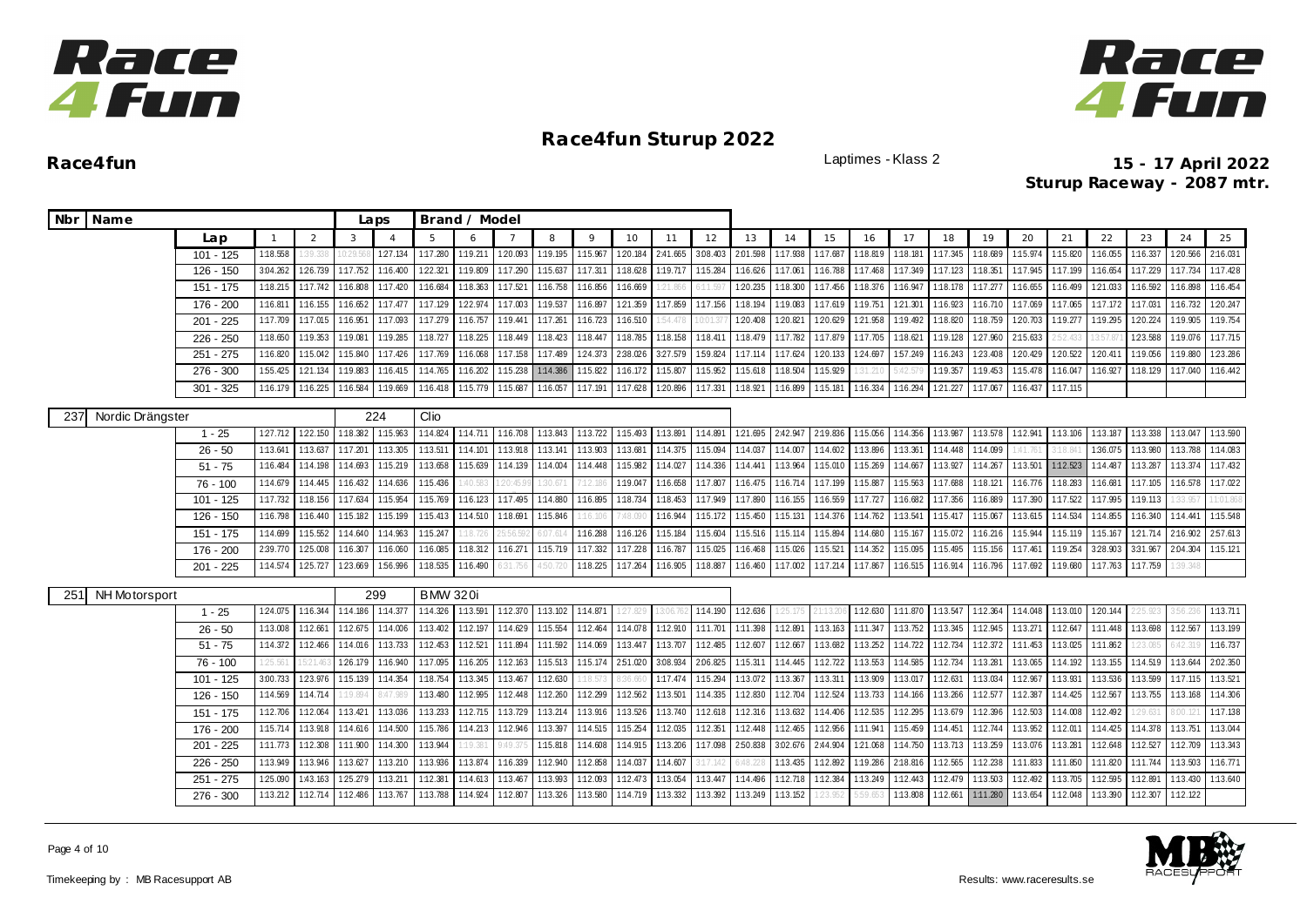



|     | Nbr Name             |             |              |          |                   | Laps           |             | Brand / Model     |          |          |              |                   |                   |          |          |          |                   |          |                   |          |          |          |          |          |          |          |          |
|-----|----------------------|-------------|--------------|----------|-------------------|----------------|-------------|-------------------|----------|----------|--------------|-------------------|-------------------|----------|----------|----------|-------------------|----------|-------------------|----------|----------|----------|----------|----------|----------|----------|----------|
|     |                      | Lap         | $\mathbf{1}$ | 2        | 3                 | $\overline{4}$ | 5           | $\epsilon$        |          | 8        | $\mathsf{Q}$ | 10                | 11                | 12       | 13       | 14       | 15                | 16       | 17                | 18       | 19       | 20       | 21       | 22       | 23       | 24       | 25       |
| 254 | Alzèn Racing         |             |              |          |                   | 323            |             | Peugeot 206 GTI   |          |          |              |                   |                   |          |          |          |                   |          |                   |          |          |          |          |          |          |          |          |
|     |                      | $1 - 25$    | 1:31.185     | 123.009  | 1:20.844          | 1:21.480       | 1:23.415    | 1:18.575 1:18.353 |          | 1:19.430 | 1:19.952     |                   | 1:19.493 1:18.576 | 1:22.343 | 2:57.887 | 224.078  | 1:19.139          | 1:21.028 | 1:20.508 1:17.620 |          | 1:18.262 | 1:17.185 | 1:17.253 | 1:17.312 | 1:16.970 | 1:16.600 | 1:16.542 |
|     |                      | $26 - 50$   | 1:17.370     | 1:17.665 | 1:19.156          | 1:18.523       | 1:17.003    | 1:18.508          | 1:17.639 | 1:18.033 | 1:19.058     | 1:17.459          | 1:17.719          | 1:17.093 | 1:17.541 | 1:17.782 | 1:17.957          | 1:16.467 | 1:16.736          | 1:17.586 | 2:42.103 | 1:50.649 | 1:18.969 | 1:19.118 | 1:18.745 | 122.924  | 1:17.552 |
|     |                      | $51 - 75$   | 1:18.259     | 1:18.267 | 1:17.685          | 1:17.722       | 1:16.584    | 1:17.765          | 1:16.802 | 1:16.303 | 1:16.774     | 24.884            |                   | 1:25.991 | 123.422  | 123.683  | 122.772           | 121.573  | 121.689           | 1:20.846 | 1:20.97  | 1:24.990 | 121.165  | 1:20.623 | 1:22.049 | 121.381  | 122.026  |
|     |                      | 76 - 100    | 1:26.036     | 1:20.275 | 1:21.617          | 1:19.764       | 1:19.651    | 1:19.515          | 1:19.212 | 1:18.789 | 1:19.311     | 1:20.391          | 1:21.725          | 1:21.458 | 1:19.913 | 1:19.599 | 1:19.080          | 1:26.418 | 1:19.907          | 1:20.251 | 1:20.053 | 1:21.302 | 1:20.535 | 121.572  | 1:18.803 |          | 117.743  |
|     |                      | 101 - 125   | 2:47.500     | 1:28.602 | 1:20.289          | 1:22.093       | 121.232     | 1:21.276          | 1:20.896 | 1:24.724 | 2:18.363     | 4:47.093          | 1:34.137          | 1:24.481 | 1:22.995 | 1:24.098 | 1:23.003          | 1:24.963 | 1:24.256          | 124.143  | 1:21.991 | 1:22.856 | 2:40.632 | 3.03.988 | 127.112  | 121.738  | 1:24.096 |
|     |                      | $126 - 150$ | 1:25.524     | 123.267  | 1:23.101          | 122.423        | 1:21.836    | 1:20.927          | 121.479  | 1:22.183 | 120.938      | 1:20.444          | 1:21.182          | 1:20.848 | 1:20.809 | 1:22.262 | 123.336           | 1:21.288 | 1:22.564          | 1:20.830 | 121.161  | 1:21.691 | 1:21.468 | 121.232  | 1:21.923 | 1:19.794 | 1:20.560 |
|     |                      | $151 - 175$ | 1:20.132     | 1:20.794 | 1:20.057          | 1:19.903       | 1:19.875    | 121.421           | 1:20.520 | 1:20.141 | 1:23.794     | 1:20.464          | 1:21.002          | 1:20.692 | 1:20.029 | 1:20.917 | 122.231           | 121.714  | 28.8              |          | 1:19.442 | 1:17.692 | 1:16.960 | 1:18.352 | 1:17.166 | 1:17.029 | 1:17.893 |
|     |                      | 176 - 200   | 1:16.427     | 1:16.638 | 1:17.667          | 1:19.253       | 1:16.261    | 1:16.593          | 1:16.781 | 1:18.298 | 1:16.946     | 1:16.861          | 1:17.007          | 34.302   | 6:57.75  | 1:18.230 | 1:18.536          | 1:17.840 | 1:16.749          | 1:16.979 | 1:16.844 | 1:17.806 | 1:16.960 | 1:17.740 | 1:16.917 | 1:19.066 | 1:16.821 |
|     |                      | 201 - 225   | 1:17.110     | 1:17.289 | 1:16.802          | 1:17.171       | 1:18.228    | 1:16.746          | 1:17.186 | 1:17.023 | 1:17.216     | 1:16.661          | 1:17.016          | 1:17.593 | 1:17.103 | 1:16.460 | 1:16.363          | 1:16.642 | 1:16.864          | 1:16.612 | 1:16.319 | 1:18.170 | 1:16.482 | 1:17.368 | 1:17.491 |          | 1:42.699 |
|     |                      | $226 - 250$ | 122.718      | 121.666  | 1:20.947          | 1:18.959       | 1:19.421    | 1:19.645          | 1:19.151 | 1:19.030 | 1:19.658     | 1:20.016          | 1:18.870          | 1:18.568 | 1:20.401 | 1:19.152 | 128.232           | 2:16.172 | 2:58.105          | 2:41.592 | 1:23.212 | 1:19.366 | 123.592  | 1:20.384 | 1:21.352 | 121.393  | 1:19.212 |
|     |                      | $251 - 275$ | 1:19.108     | 1:19.142 | 1:20.397          | 121.459        | 1:18.799    | 1:18.708          | 1:19.379 | 1:19.255 | 1:19.301     | 1:40.171          | 121.214           | 122.215  | 3:14.025 |          | 1:27.468          | 126.263  | 1:32.109          | 2:20.319 | 122.619  | 123.616  | 1:23.858 | 122.524  | 125.563  | 122.318  | 122.281  |
|     |                      | 276 - 300   | 1:30.687     | 1:42.111 | 1:25.708          | 1:22.031       | 1:22.969    | 1:20.607          | 1:21.251 | 1:21.814 | 1:22.355     | 123.044           | 1:21.989          | 1:22.471 | 122.490  | 1:23.151 | 1:25.575          | 1:21.259 | 121.733           | 1:20.828 | 1:20.347 | 1:20.277 | 121.117  | 1:20.478 | 1:21.096 | 1:20.892 | 1:20.734 |
|     |                      | $301 - 325$ | 1:21.899     | 1:22.495 | 1:23.997          | 121.273        | 121.126     | 1:22.182          | 1:22.394 | 1:22.290 | 1:22.448     | 121.371           | 1:22.842          | 1:21.823 | 1:25.069 | 1:24.024 | 1:21.090          | 1:22.938 | 121.817           | 1:22.399 | 1:22.858 | 1:24.286 | 1:24.958 | 1:24.014 | 1:24.405 |          |          |
| 255 | <b>NJ Motorsport</b> |             |              |          |                   | 341            | Mini Cooper |                   |          |          |              |                   |                   |          |          |          |                   |          |                   |          |          |          |          |          |          |          |          |
|     |                      | $1 - 25$    | 1:20.755     | 1:16.708 | 1:14.847          | 1:14.499       | 1:14.132    | 1:13.704 1:13.672 |          | 1:13.179 | 1:13.489     | 1:13.476 1:13.757 |                   | 1:13.883 | 1:23.119 | 256.992  | 223.535           | 1:15.970 | 1:13.300          | 1:13.410 | 1:14.450 | 1:13.360 | 1:12.823 | 1:13.015 | 1:13.130 | 1:13.142 | 1:13.584 |
|     |                      | $26 - 50$   | 1:13.653     | 1:16.363 | 1:15.074          | 1:14.671       | 1:14.110    | 1:13.264          | 1:13.152 | 1:13.665 | 1:15.310     | 1:14.497          | 1:14.127          | 1:13.503 | 1:14.528 | 1:13.865 | 1:13.746          | 1:13.128 | 1:13.274          | 1:13.722 | 1:14.216 | 1:17.449 | 1:22.174 | 17.132   | 3:50.54  | 1:15.959 | 1:15.364 |
|     |                      | $51 - 75$   | 1:15.435     | 1:15.355 | 1:14.238          | 1:12.918       | 1:13.695    | 1:14.154          | 1:13.056 | 1:12.930 | 1:16.599     | 1:14.148          | 1:14.751          | 1:14.167 | 1:14.440 | 1:15.549 | 1:15.066          | 1:19.261 | 3:03.5            | 1:14.269 | 1:14.260 | 1:14.720 | 1:14.255 | 1:14.707 | 1:13.800 | 1:14.426 | 1:15.351 |
|     |                      | 76 - 100    | 1:15.347     | 1:13.813 | 1:14.936          | 1:16.433       | 1:14.968    | 1:14.760          | 1:15.057 | 1:14.820 | 1:16.474     | 1:14.303          | 1:14.032          | 1:15.206 | 1:14.139 | 1:14.763 | 1:14.687          | 1:14.756 | 1:14.302          | 1:16.712 | 1:14.884 | 1:14.236 | 1:13.521 | 1:14.866 | 1:15.348 | 1:15.140 | 1:12.443 |
|     |                      | $101 - 125$ | 1:13.975     | 1:15.555 | 1:15.068          | 1:17.366       | 1:13.932    | 1:24.878          | :05.228  | 3:34.295 | 5:23.197     | 1:20.412          | 1:19.607          | 1:16.623 | 1:16.109 | 1:15.594 | 1:15.737          | 2:28.322 | 3:08.578          | 2:00.142 | 1:17.931 | 1:19.761 | 1:17.257 | 1:16.520 | 1:16.474 | 1:18.573 | 1:17.979 |
|     |                      | $126 - 150$ | 1:18.306     | 1:15.475 | 1:16.346          | 1:20.166       | 2:14.400    | 3:03.428          | 125.523  | 1:17.842 | 1:17.811     | 1:22.198          | 1:18.316          | 122.068  | 121.706  | 121.445  | 1:20.210          | 1:20.841 | 1:20.128          | 1:20.560 | 20.10    | 3:02.102 | 1:17.538 | 1:17.027 | 1:17.816 | 1:16.315 | 1:15.290 |
|     |                      | 151 - 175   | 1:15.606     | 1:17.734 | 1:19.051          | 1:16.321       | 1:16.250    | 1:19.20           | 1:15.619 | 1:16.096 | 1:16.673     | 1:17.628          | 1:17.323          | 1:17.782 | 1:18.913 | 1:16.962 | 1:19.929          | 1:18.114 | 25.11             | 1:12.392 | 1:14.780 | 1:13.807 | 1:14.829 | 1:16.279 | 1:14.021 | 1:13.560 | 1:13.754 |
|     |                      | 176 - 200   | 1:14.041     | 1:13.685 | 1:13.983          | 1:15.257       | 1:16.148    | 1:15.426          | 1:15.184 | 1:13.362 | 1:13.872     | 1:13.528          | 1:13.420          | 1:14.218 | 1:13.578 | 1:15.734 | 1:13.793          | 1:13.696 | 1:14.901          | 1:14.135 | 1:13.925 | 1:14.837 | 1:18.30  | 1:17.280 | 1:17.433 | 1:17.522 | 1:16.973 |
|     |                      | $201 - 225$ | 1:18.404     | 1:16.997 | 1:17.843          | 1:16.791       | 1:16.179    | 1:16.263          | 1:16.734 | :18.10   |              | 1:16.016          | 1:14.817          | 1:14.477 | 1:16.027 | 1:17.409 | 1:15.270          | 1:13.973 | 1:14.789          | 1:13.847 | 1:16.622 | 1:14.964 | 1:13.559 | 1:15.393 | 1:15.346 | 1:14.653 | 1:14.223 |
|     |                      | $226 - 250$ | 1:15.385     | 1:14.96  | 1:15.280          | 1:15.178       | 1:14.295    | 1:14.923          | 1:16.439 | 1:14.838 | 1:15.980     | 1:15.533          | 1:15.197          | 1:16.686 | 1:16.982 | 1:15.776 | 1:16.797          | 1:14.517 | 1:14.777          | 1:15.354 | 1:15.425 | 1:15.867 | 1:16.435 | 1:14.629 | 1:15.467 | 1:15.717 | 1:16.559 |
|     |                      | $251 - 275$ | 1:15.959     | 1:15.58  | 1:15.002          | 1:15.846       | :20.969     | 3:00.0            | 126.731  | 1:14.411 | 1:15.529     | 1:14.426          | 1:14.681          | 1:13.687 | 1:15.506 | 1:13.488 | 1:13.924          | 1:14.625 | 1:14.228          | 1:13.792 | 1:14.928 | 1:14.905 | 1:15.047 | 1:14.726 | 1:14.733 | 1:14.990 | 1:15.816 |
|     |                      | $276 - 300$ | 1:16.171     | 1:28.043 | :34.525           | 37.764         | 157.982     | 1:19.102          | 1:19.163 | 1:18.604 | 124.612      | 1:57.492          | 1:16.850          | 1:18.446 | 120.701  | 1:18.482 | 1:19.355          | 1:17.461 | 1:17.832          | 1:20.140 | 1:57.07  | 122.034  | 1:16.969 | 1:18.881 | 1:18.555 | 1:16.234 | 1:15.426 |
|     |                      | $301 - 325$ | 1:16.183     | 1:17.805 | 1:17.689          | 1:16.597       | 1:16.393    | 1:16.589          | 1:19.618 | 1:18.369 | 1:17.312     | 1:17.870          | 1:16.695          | 1:16.708 | 1:16.619 | 1:17.449 | 1:17.400          | 1:18.116 | 1:17.419          | 1:16.884 | 1:15.444 | 1:17.174 | 1:16.015 | 1:16.633 | 1:16.608 | 1:17.205 | 1:17.632 |
|     |                      | 326 - 350   | 1:16.574     | 1:17.113 | 1:19.705          | 123.33'        | 1:24.018    | 1:22.769          | 1:21.750 | 1:22.776 | 1:23.089     | 1:22.704          | 1:26.370          | 1:24.057 | 1:24.263 | 1:24.798 | 1:27.691          | 1:23.857 |                   |          |          |          |          |          |          |          |          |
|     |                      |             |              |          |                   |                |             |                   |          |          |              |                   |                   |          |          |          |                   |          |                   |          |          |          |          |          |          |          |          |
| 258 | Söne Racing          |             |              |          |                   | 331            |             | BMW E36 320       |          |          |              |                   |                   |          |          |          |                   |          |                   |          |          |          |          |          |          |          |          |
|     |                      | $1 - 25$    | 1:21.548     | 1:17.797 | 1:18.418          | 1:16.760       | 1:16.174    | 1:17.236          | 1:15.614 | 1:16.085 | 1:17.124     | 1:15.893          | 1:17.517          | 1:17.473 | 1:18.363 | 2:46.916 | 221.187           | 1:17.432 | 1:16.207          | 1:15.404 | 1:14.917 | 1:16.550 | 1:16.026 | 1:17.225 | 1:16.635 | 1:16.061 | 1:15.594 |
|     |                      | $26 - 50$   | 1:16.028     |          | 1:16.974 1:16.579 | 1:15.383       | 1:15.548    | 1:16.225 1:16.233 |          | 1:15.839 | 1:15.961     |                   | 1:19.180 1:15.267 | 1:15.541 | 1:15.695 |          | 1:15.717 1:15.994 |          | 1:17.966 1:16.993 | 1:16.547 | 1:19.619 | 33.756   | 4:38.656 | 123.228  | 1:26.432 | 1:29.318 | 124.279  |

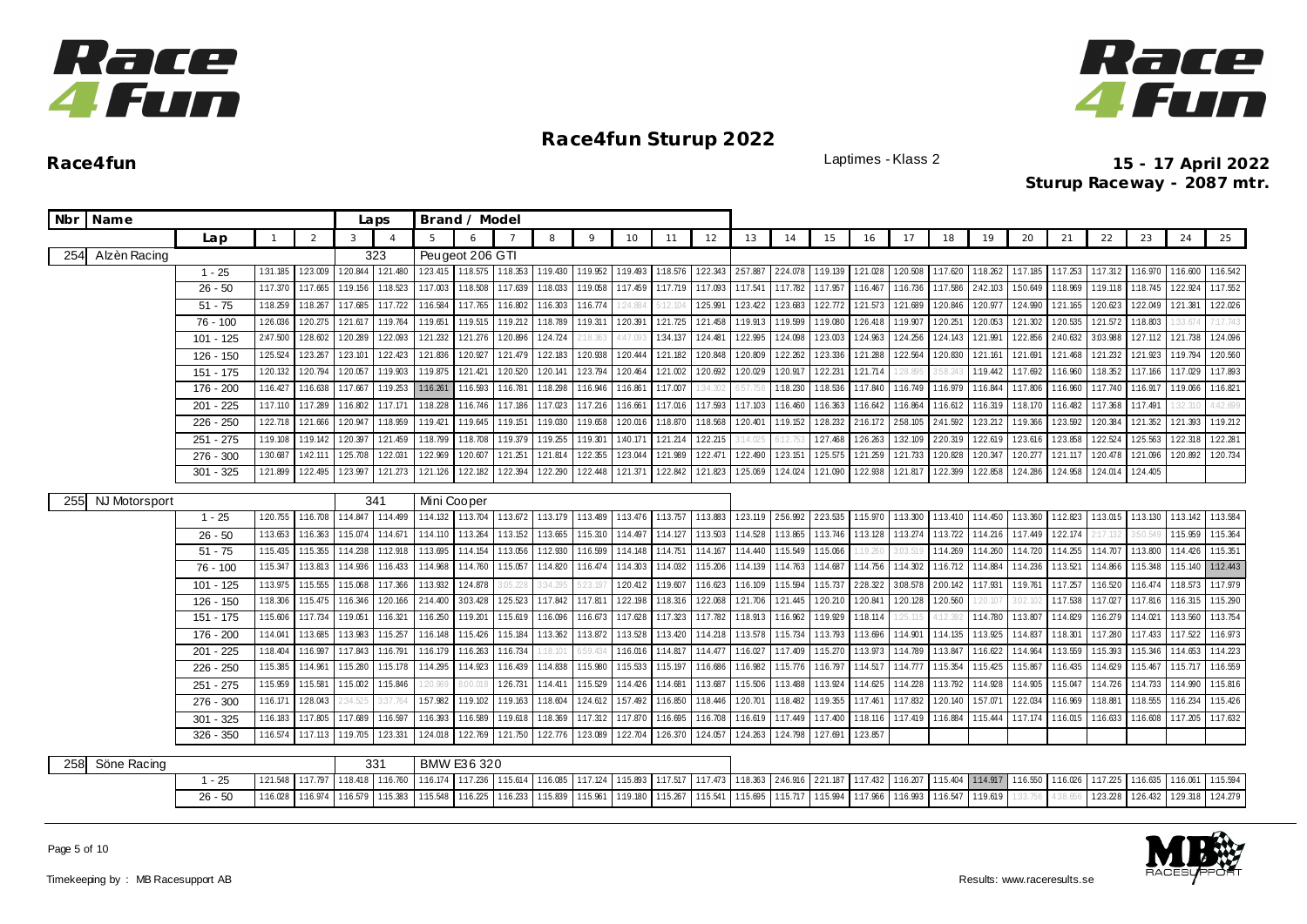



| Nbr Name                |             |                |               |          | Laps           |              | Brand / Model   |                   |                 |          |                   |          |          |          |          |          |          |          |          |                   |          |          |          |          |          |          |
|-------------------------|-------------|----------------|---------------|----------|----------------|--------------|-----------------|-------------------|-----------------|----------|-------------------|----------|----------|----------|----------|----------|----------|----------|----------|-------------------|----------|----------|----------|----------|----------|----------|
|                         | Lap         | $\overline{1}$ | $\mathcal{P}$ | 3        | $\overline{A}$ | 5            | $\epsilon$      |                   | 8               | 9        | 10                | 11       | 12       | 13       | 14       | 15       | 16       | 17       | 18       | 19                | 20       | 21       | 22       | 23       | 24       | 25       |
|                         | $51 - 75$   | 1:24.335       | 1:23.913      | 1:23.667 | 126.207        | 1:25.354     | 1:25.329        | 1:24.560          | 1:22.660        | 1:22.736 | 1:24.663          | 123.798  | 1:23.782 | 1:25.000 | 1:24.067 | 1:26.884 | 1:23.563 | 123.236  | 1:22.774 | 122.270           | 1:22.479 | 1:23.453 | 1:24.981 | 1:25.472 | 124.951  | 125.591  |
|                         | 76 - 100    | 1:24.425       | 1:24.923      | 1:24.499 | 125.358        | 126.466      | 123.240         | 122.396           | 123.582         | 1:22.878 | 125.40            | 124.723  | 1:25.484 | 1:25.510 | 1:23.439 | 1:24.720 | 1:24.492 | 123.973  | 1:22.117 | 1:22.620          | 1:26.073 | 124.712  | 1:22.986 | 1:21.498 | 123.189  | 1:29.594 |
|                         | $101 - 125$ | .43.03         | 7:22.89       | 124.919  | 121.950        | 1:23.175     | 121.270         | 121.805           | 1:22.503        | 1:24.496 | 2:05.664          | 3.08.465 | 2:01.636 | 1:20.039 | 1:19.925 | 120.280  | 121.356  | 123.392  | 1:22.261 | 1:20.874          | 1:22.700 | 1:20.09  | 121.318  | 2:36.907 | 3:04.871 | 128.132  |
|                         | $126 - 150$ | 1:19.520       | 1:20.848      | 121.323  | 1:22.543       | 1:22.121     | 121.489         | 1:20.570          | 1:20.409        | 121.902  | 1:20.281          | 121.046  | 1:20.714 | 1:19.574 | 121.103  | 121.110  | 1:20.564 | 1:20.138 | 1:19.270 | 1:18.534          | 1:19.155 | 1:19.585 | 1:20.491 | 120.340  | 1:19.149 | 121.299  |
|                         | 151 - 175   | 1:20.767       | 1:21.178      | 1:21.089 | 120.230        | 121.810      | 1:19.464        | 1:19.265          | 1:19.676        | 1:19.735 | 1:19.484          | :19.702  | 121.37   | 1:16.963 | 1:16.570 | 1:16.302 | 1:16.493 | 1:18.733 | 1:19.390 | 1:16.274          | 1:16.623 | 1:16.850 | 1:16.773 | 1:17.378 | 1:16.483 | 1:16.360 |
|                         | 176 - 200   | 1:16.432       | 1:16.134      | 1:16.466 | 1:16.570       | 1:16.822     | 1:16.893        | 1:16.276          | 1:16.045        | 1:16.925 | 1:17.454          | 1:16.342 | 1:16.426 | 1:16.895 | 1:16.868 | 1:16.442 | 1:16.593 | 1:16.734 | 1:17.901 | 1:18.849          | 1:17.658 | 1:17.154 | 1:18.328 | 1:22.985 | 21.563   | 5:09.991 |
|                         | $201 - 225$ | 1:17.272       | 1:17.226      | 1:18.178 | 1:17.278       | 1:16.460     | 1:18.634        | 1:16.918          | 1:17.201        | 1:16.196 | 1:17.849          | 1:17.063 | 1:17.414 | 1:17.142 | 1:18.539 | 1:16.994 | 1:16.523 | 1:17.804 | 1:16.589 | 1:18.233          | 1:16.358 | 1:17.292 | :19.906  | .08.68   | 1:22.084 | 1:18.848 |
|                         | $226 - 250$ | 1:18.670       | 1:19.212      | 1:20.764 | 1:18.907       | 1:18.494     | 1:18.945        | 1:18.390          | 1:19.405        | 1:19.357 | 1:18.717          | 1:17.825 | 1:18.965 | 1:18.986 | 1:19.483 | 1:19.006 | 1:18.508 | 1:19.176 | 1:18.854 | 1:30.398          | 2:17.346 | 3:00.402 | 2:41.930 | 1:21.313 | 1:17.883 | 1:18.238 |
|                         | 251 - 275   | 1:17.165       | 1:17.889      | 1:17.960 | 1:19.582       | 1:18.247     | 1:17.746        | 1:19.436          | 1:18.218        | 1:18.594 | 1:18.456          | 1:19.474 | 1:17.487 | 1:20.487 | 1:18.968 | 1:18.909 | 121.966  | 126.097  | 5:32.51  | 1:58.57           | 1:17.641 | 1:18.131 | 1:18.997 | 124.355  | 157.379  | 1:15.728 |
|                         | $276 - 300$ | 1:19.292       | 1:17.692      | 1:17.624 | 1:16.379       | 1:16.040     | 1:18.290        | 1:17.472          | 2:09.467        | 1:22.196 | 1:17.231          | 1:16.507 | 1:15.709 | 1:16.622 | 1:17.764 | 1:16.794 | 1:16.445 | 1:17.082 | 1:16.678 | 1:16.542          | 1:17.298 | 1:18.251 | 1:18.482 | 1:17.110 | 1:17.105 | 1:18.608 |
|                         | $301 - 325$ | 1:18.646       | 1:16.614      | 1:18.816 | 1:17.212       | 1:17.874     | 1:17.102        | 1:16.683          | 1:16.928        | 1:17.337 | 1:19.732          | 1:18.148 | 1:17.146 | 1:18.433 | 1:19.346 | 1:18.486 | 1:19.566 | 1:19.606 | 1:20.527 | 1:22.133          | 122.898  | 122.683  | 1:21.543 | 121.283  | 1:20.891 | 122.197  |
|                         | $326 - 350$ | 1:21.942       | 1:21.850      | 1:21.348 | 1:19.442       | 1:24.734     | 1:21.338        |                   |                 |          |                   |          |          |          |          |          |          |          |          |                   |          |          |          |          |          |          |
|                         |             |                |               |          | 286            |              | Peugeot 206 GTI |                   |                 |          |                   |          |          |          |          |          |          |          |          |                   |          |          |          |          |          |          |
| 259<br>Red Peggy Racing | $1 - 25$    | 1:33.114       | 1:22.667      | 1:20.758 | 1:19.700       | 1:20.594     | 1:18.962        | 1:19.017          | 1:19.037        | 1:20.145 | 1:18.038          | 1:21.854 | 1:21.941 | 2.57.112 | 2:25.166 | 1:19.852 | 1:23.344 | 122.472  | 1:18.154 | 1:19.199 1:19.842 |          | 1:20.384 | 1:18.339 | 1:17.627 | 1:18.075 | 1:18.112 |
|                         | $26 - 50$   | 1:18.347       | 1:18.397      | 1:19.267 | 121.159        | 1:18.632     | 1:18.232        | 1:17.813          | 1:18.352        | 1:17.171 | 1:19.949          | 1:17.969 | 1:19.906 | 1:19.140 | 1:18.331 | 1:18.139 | 1:18.752 | 121.223  | 122.31   | 2:14.72           |          | 124.616  | 1:20.984 | 1:21.587 | 1:22.181 | 1:19.679 |
|                         | $51 - 75$   | 1:20.245       | 1:21.387      | 1:20.798 | 1:20.480       | 1:20.327     | 1:19.911        | 120.383           | 127.281         | 1:21.309 | 1:21.985          | 121.643  | 1:21.889 | 1:20.909 | 1:21.163 | 1:20.315 | 1:20.737 | 1:28.342 | 1:21.839 | 1:20.543          | 121.295  | 1:20.556 | 1:22.169 | 121.646  | 1:19.944 | 1:22.857 |
|                         | 76 - 100    | 1:21.438       | 122.396       | 121.968  | 1:20.628       | 121.427      | 122.673         | 122.264           | 124.420         | 30.588   | 7:10.2            | 121.552  | 1:19.693 | 259.674  | 3:10.430 | 320.373  | 1:35.187 | 1:17.450 | 1:17.743 | 1:18.249          | 1:16.937 | 1:19.635 | 1:17.273 | 2:52.085 | 3:08.899 | 2:04.690 |
|                         | $101 - 125$ | 1:18.841       | 1:17.567      | 1:18.419 | 1:17.920       | 1:19.675     | 1:19.155        | 1:18.549          | 1:19.804        | 1:17.880 | 1:17.517          | 1:19.336 | 2:14.504 | 3.02.258 | 125.438  | 1:18.955 | 1:17.238 | 1:20.495 | 1:22.275 | 1:18.196          | 1:21.567 | 121.140  | 1:19.409 | 120.347  | 121.233  | 1:20.935 |
|                         | 126 - 150   | 1:20.503       | 1:19.701      | 1:19.986 | 1:21.768       | 1:20.273     | 1:19.064        | 1:18.553          | 1:17.694        | 1:17.378 | 1:17.855          | 1:19.846 | 28.634   | 5:52.056 | 1:21.474 | 1:21.168 | 1:20.355 | 1:20.453 | 1:20.182 | 1:33.234          | 1:20.011 | 1:19.638 | 1:20.418 | 1:19.970 | 1:20.365 | 1:20.354 |
|                         | 151 - 175   | 1:19.726       | 1:19.935      | 1:19.934 | 1:37.349       | 1:20.936     | 1:20.562        | 1:20.441          | 1:21.251        | 1:20.622 | 1:21.859          | 1:20.724 | 1:20.865 | 1:20.430 | 1:21.037 | 1:21.764 | 1:25.598 | 123.539  | 1:20.364 | 1:20.969          | 1:21.908 | 1:22.979 | 121.135  | 1:21.389 | 1:20.980 | 122.478  |
|                         | 176 - 200   | 1:21.721       | 30.99         | 4:03.9   | 1:20.434       | 1:20.431     | 1:19.771        | 1:19.131          | 1:19.035        | 1:19.008 | 1:20.038          | 1:19.643 | 1:20.737 | 1:21.318 | 1:21.012 | 1:36.29  | :16.64   | 1:25.069 | 1:20.484 | 1:18.192 1:17.961 |          | 1:17.974 | 1:18.667 | 1:20.141 | 1:18.019 | 1:17.871 |
|                         | 201 - 225   | 1:20.893       | 1:20.018      | 1:18.492 | 1:17.843       | 1:18.374     | 1:19.033        | 1:20.127          | 1:18.643        | 1:18.647 | 1:17.713          | 1:18.324 | 1:17.909 | 1:18.348 | 1:17.735 | 1:17.883 | 1:17.801 | 1:18.186 | 1:17.780 | 1:17.83           | 1:19.374 | 1:18.252 | 1:18.650 | 2:34.831 | 3.01.485 | 2:47.886 |
|                         | $226 - 250$ |                | 4:54.66       | 1:18.747 | 1:18.390       | 1:18.889     | 1:18.935        | 1:18.191          | 1:18.110        | 1:18.730 | 1:18.951          | 1:19.565 | 1:19.309 | 3:36.705 | 34.64    |          | 1:21.003 | 1:20.98  | 1:20.383 | 1:22.273          | 1:37.313 | 1:21.584 | 1:23.184 | 1:30.636 | 1:41.635 | 125.791  |
|                         | $251 - 275$ | 1:21.516       | 123.130       | 1:21.408 | 1:20.580       | 1:21.490     | 1:21.349        | 1:19.796          | 1:20.329        | 1:21.391 | 1:20.894          | 120.069  | 1:20.524 | 1:20.226 | 1:20.405 | 1:20.615 | 1:19.456 | 1:20.557 | 1:20.039 | 1:20.305          | 1:19.985 | 1:20.032 | 1:19.602 | 1:23.234 | 121.279  | 1:19.835 |
|                         | $276 - 300$ | 1:19.545       | 1:19.372      | 1:19.448 | 1:19.923       |              | 13:13.          |                   | 120.802 120.457 | 1:20.326 | 120.678           | 1:19.682 |          |          |          |          |          |          |          |                   |          |          |          |          |          |          |
|                         |             |                |               |          |                |              |                 |                   |                 |          |                   |          |          |          |          |          |          |          |          |                   |          |          |          |          |          |          |
| 266<br>Svärfar          |             |                |               |          | 303            | Peuge ot 206 |                 |                   |                 |          |                   |          |          |          |          |          |          |          |          |                   |          |          |          |          |          |          |
|                         | $1 - 25$    | 1:17.565       | 1:13.642      | 1:13.094 | 1:13.113       | 1:13.374     |                 | 1:12.818 1:12.576 | 1:12.671        | 1:12.809 | 1:14.019 1:13.121 |          | 1:37.04  |          |          | 2:42.403 | 151.522  | 1:17.229 | 1:17.489 | 1:16.419 1:15.766 |          | 1:16.250 | 1:15.863 | 1:16.952 | 1:16.291 | 1:16.823 |
|                         | $26 - 50$   | 1:16.958       | 1:15.831      | 1:15.770 | 1:16.799       | 1:16.837     | 1:16.766        | 1:16.342          | 1:17.081        | 1:16.999 | 1:16.913          | 1:16.655 | 1:16.561 | 1:16.434 | 1:16.331 | 1:16.720 | 1:16.571 | 1:16.244 | 1:17.321 | 1:17.052          | 1:17.660 | 1:17.250 | 1:17.530 | 1:16.746 | 1:17.019 | 1:16.183 |
|                         | $51 - 75$   | 1:16.952       | 1:17.941      | 1:16.248 | 1:16.494       | 1:16.431     | 1:16.100        | 1:15.720          | 1:16.588        | 1:15.793 | 1:16.263          | 1:17.111 | 1:17.095 | 1:16.066 | 1:16.489 | 1:15.945 | 1:16.220 | 1:15.815 | 1:16.573 | 1:16.665          | 1:15.572 | 1:17.004 | 1:15.457 | 1:15.778 | 1:15.987 | 1:15.960 |
|                         | 76 - 100    | :37.892        | 4:17.00       | 1:56.814 | 322.501        | 1:30.806     | 1:22.596        | 121.988           | 122.423         | 1:20.860 | 1:19.039          | 120.526  | 23.70    | 6:23.    | 1:18.205 | 1:17.140 | 1:18.438 | 1:17.455 | 1:18.943 | 1:19.328          | 1:18.070 | 1:18.375 | 1:17.236 | 121.676  | 2:19.740 | 3:03.815 |
|                         | 101 - 125   | 1:29.189       | 1:16.909      | 1:18.705 | 1:21.747       | 1:19.897     | 1:22.334        | 1:20.058          | 1:17.367        | 1:17.103 | 1:16.574          | 1:16.939 | 1:19.731 | 1:19.996 | 1:19.953 | 1:18.728 | 1:17.005 | 1:18.530 | 1:16.812 | 1:16.995          | 1:18.297 | 1:17.786 | 1:17.273 | 1:17.651 | 1:17.400 | 1:17.188 |
|                         | $126 - 150$ | 1:16.724       | 1:18.232      | 1:17.395 | 1:17.433       | 1:18.098     | 1:18.723        | 1:17.259          | 1:17.241        | 1:17.403 | 1:17.744          | 1:18.258 | 1:18.334 | 1:18.615 | 1:17.619 | 1:17.879 | 1:17.117 | 1:17.199 | 1:17.143 | 1:17.512          | 1:19.750 | 1:17.872 | 1:19.138 | 1:18.696 | 121.302  | 1:27.074 |

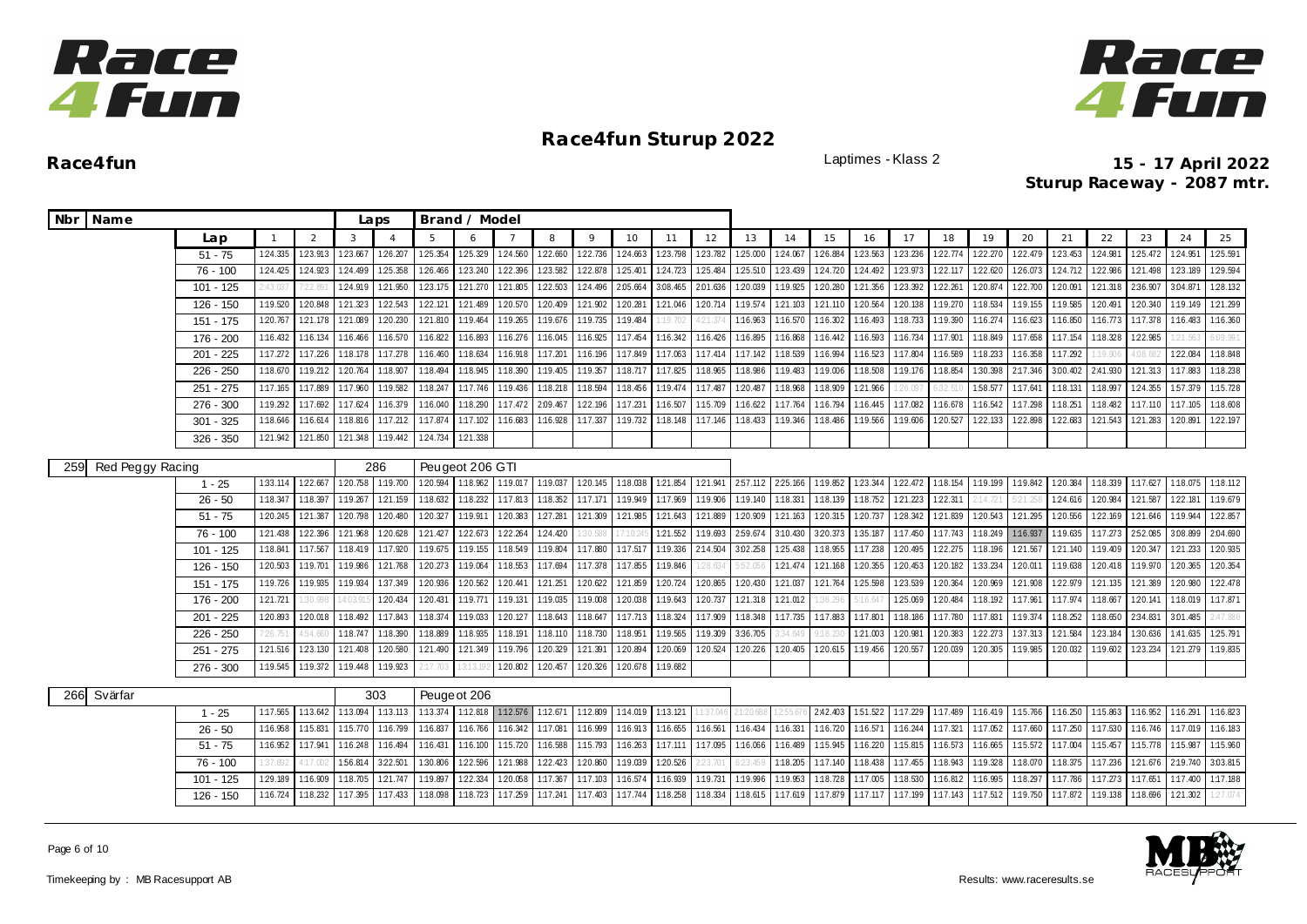



| Nbr Name                   |             |              |          |                  | Laps           |             | Brand / Model     |          |                            |          |          |          |          |          |                  |          |          |          |          |          |          |          |          |          |          |          |
|----------------------------|-------------|--------------|----------|------------------|----------------|-------------|-------------------|----------|----------------------------|----------|----------|----------|----------|----------|------------------|----------|----------|----------|----------|----------|----------|----------|----------|----------|----------|----------|
|                            | Lap         | $\mathbf{1}$ | 2        | 3                | $\overline{A}$ | 5           |                   |          | 8                          | 9        | 10       | 11       | 12       | 13       | 14               | 15       | 16       | 17       | 18       | 19       | 20       | 21       | 22       | 23       | 24       | 25       |
|                            | $151 - 175$ | :17.85       | 1:16.393 | 1:17.111         | 1:17.007       | 1:16.180    | 1:16.921          | 1:17.013 | 1:19.546                   | 1:17.990 | 1:16.827 | 1:17.114 | 1:16.933 | 1:17.295 | 1:17.297         | 1:16.648 | 1:17.014 | 1:16.485 | 1:16.85  | 1:17.164 | 1:16.570 | 1:16.884 | 1:17.049 | 1:16.420 | 1:16.856 | 1:17.325 |
|                            | 176 - 200   | 1:16.776     | 1:16.61  | 1:17.156         | 1:16.94        | 1:16.806    | 1:16.461          | 1:17.564 | 1:16.578                   | 1:16.771 | 1:16.975 |          |          | 1:15.730 | 1:16.386         | 1:16.300 | 1:16.555 | 1:17.407 | 1:16.374 | 1:15.930 | 1:16.706 | 1:16.863 | 1:16.221 | 1:16.625 | 1:16.675 | 1:15.860 |
|                            | $201 - 225$ | 1:16.197     | 1:18.83  | 1:16.415         | 1:16.629       | 1:16.435    | 1:17.229          | 1:16.519 | 1:16.757                   | 1:16.805 | 1:17.268 | 1:16.196 | 1:16.816 | 1:16.796 | 1:17.502         | 1:17.250 | 1:16.580 | 1:17.107 | :17.09:  | 6:53.8   | 2:03.599 | 1:26.549 | 1:16.310 | 1:16.767 | 1:18.346 | 1:16.752 |
|                            | $226 - 250$ | 1:16.610     | 1:16.918 | 1:16.831         | 1:17.082       | 1:16.466    | 1:16.637          | 1:16.355 | 1:17.282                   | 1:16.220 | 1:16.436 | 1:17.238 | 1:16.166 | 1:17.756 | 120.825          | 123.713  | 3.04.470 | 3:29.621 | 2:03.407 | 1:16.805 | 1:16.537 | 1:17.223 | 1:18.259 | 2:05.449 | 1:16.348 | 1:17.315 |
|                            | $251 - 275$ | 1:17.073     | 1:17.31  | 1:17.390         | 1:17.432       | 1:17.552    | 1:18.31           | 128.969  | 1:17.254                   | 1:17.394 | 1:17.825 | 1:18.099 | 1:17.720 | 1:17.810 | 1:18.448         | 1:18.003 | 1:19.903 | 1:19.015 | 1:17.886 | 1:17.895 | 1:17.046 | 1:17.713 | 1:17.665 | 1:17.067 | 1:17.610 | 1:18.522 |
|                            | $276 - 300$ | 1:16.994     | 1:17.419 | 1:17.792         | 1:17.773       | 1:17.484    | 1:18.074          | 1:18.466 | 1:18.354                   | 1:18.739 | 1:19.987 | 1:18.724 | 1:18.562 | 1:19.095 | 1:19.560         | 1:19.088 | 1:18.565 | 1:18.819 | 1:19.012 | 1:18.031 | 1:17.796 | 1:18.085 | 1:18.294 | 1:20.903 | 1:18.367 | 1:18.191 |
|                            | $301 - 325$ | 1:18.699     | 1:18.50  | 1:18.604         |                |             |                   |          |                            |          |          |          |          |          |                  |          |          |          |          |          |          |          |          |          |          |          |
|                            |             |              |          |                  | 314            | Polo        |                   |          |                            |          |          |          |          |          |                  |          |          |          |          |          |          |          |          |          |          |          |
| Fritidsfordon.se<br>268    | $1 - 25$    | 1:30.593     | 121.828  | 1:19.807         | 1:18.933       | 1:17.451    | 1:16.545          | 1:17.078 | 1:17.031                   | 1:15.567 | 1:16.035 | 1:16.316 | 1:17.053 |          | 127.629 226.217  | 2:16.270 | 1:15.279 | 1:16.039 | 1:15.857 | 1:15.447 | 1:15.833 | 1:14.191 | 1:15.755 | 1:16.482 | 1:17.400 | 1:16.268 |
|                            | $26 - 50$   | 1:17.294     | 1:15.868 | 1:17.978         | 1:16.822       | 1:15.826    | 1:15.251          | 1:15.857 | 1:14.959                   | 1:15.146 | 1:15.281 | 1:17.178 | 1:15.435 | 1:14.978 | 1:14.281         | 1:14.313 | 1:15.672 | 1:14.627 | 1:15.705 | 1:17.328 | 1:21.365 | 2:14.319 | 1:45.666 | 1:15.109 | 1:17.265 | 1:16.990 |
|                            | $51 - 75$   | 1:14.977     | 1:15.001 | 1:16.458         | 1:15.800       | 1:14.682    | 1:15.691          | 1:13.724 | 1:14.403                   | 1:15.088 | 1:16.167 | 1:14.078 | 1:15.774 | 1:15.267 | 1:15.511         | 1:16.644 | 29.09    | 9:24.8   | 1:22.815 | 1:20.689 | 1:22.367 | 1:18.289 | 1:17.771 | 1:17.747 | 1:18.192 | 1:18.598 |
|                            | $76 - 100$  | 1:17.618     | 1:17.923 | 1:18.008         | 1:17.673       | 1:17.597    | 1:18.111          | 1:19.334 | 1:17.480                   | 1:19.441 | 1:19.758 | 1:18.489 | 1:18.281 | 1:17.305 | 1:18.072         | 1:17.607 | 1:17.810 | 1:18.764 | 1:17.839 | 1:18.644 | 1:17.327 | 1:18.207 | 1:17.720 | 1:16.945 | 1:18.144 | 1:19.660 |
|                            | $101 - 125$ | 3:00.924     | 3:10.432 | 3:20.356         | 1:35.898       | 1:16.273    | 1:16.918          | 1:17.824 | 1:16.481                   | 1:16.866 | 1:16.725 | 2:49.463 | 3:10.137 | 2:08.661 | 1:16.382         | 1:17.208 | 1:18.535 | 1:15.400 | 1:15.493 | 1:16.939 | 1:16.018 | 1:15.761 | 1:16.864 | 1:16.709 | 31.519   | 1:55.97  |
|                            | 126 - 150   | 1:16.985     | 1:16.546 | 1:16.617         | 1:17.086       | 1:17.848    | 1:17.711          | 1:16.910 | 1:15.841                   | 1:16.375 | 1:16.760 | 1:18.737 | 1:16.064 | 1:16.405 | 1:19.480         | 120.994  | 1:17.188 | 1:16.191 | 1:17.760 | 1:19.154 | 1:17.161 | 1:16.256 | 1:17.723 | 1:19.797 | 120.639  | 121.047  |
|                            | 151 - 175   | 121.495      | 1:17.825 | 1:17.649         | 1:16.956       | 1:16.623    | 1:18.611          | 1:18.912 | 1:18.835                   | 1:18.562 | 1:19.491 | 1:18.760 | 1:18.270 | 1:18.420 | 1:19.065         | 1:16.569 | 1:19.491 | 1:16.496 | 1:16.879 | 1:16.392 | 1:17.078 | 1:17.603 | 1:16.259 | 1:16.781 | 1:17.043 | 1:16.850 |
|                            | 176 - 200   | 1:16.980     | 1:16.906 | 1:17.696         | 1:16.549       | 1:16.404    | 1:17.336          | 1:18.137 | 1:22.249                   | 1:18.742 | 1:17.414 | 1:16.646 | 1:17.371 | 1:17.643 | 1:17.120         | 1:17.205 | 1:19.698 | 1:17.821 | 27.880   | 0:49.08  | 1:23.508 | 1:22.470 | 1:21.204 | 1:19.436 | 1:19.199 | 1:18.615 |
|                            | $201 - 225$ | 1:19.191     | 1:18.448 | 1:18.327         | 1:19.233       | 1:20.454    | 1:21.063          | 1:20.401 | 1:19.980                   | 1:23.036 | 1:20.574 | 1:17.987 | 1:19.108 | 1:18.665 | 1:18.502         | 1:18.228 | 1:17.880 | 1:18.201 | 1:18.247 | 1:18.387 | 1:20.181 | 1:17.916 | 1:19.773 | 1:18.413 | 1:19.407 | 1:19.115 |
|                            | $226 - 250$ | 1:17.805     | 1:20.01  | 1:18.090         | 1:19.77        | 1:17.696    | 1:18.01           | 1:18.209 | 1:18.040                   | 1:18.053 | 1:19.101 | 1:20.014 | 1:18.277 | 1:18.092 | 1:20.586         | 1:18.992 | 1:19.285 | 2:35.398 | 3:01.042 | 2:43.455 | 1:20.511 | 1:17.622 | 1:18.766 | 1:19.220 | 1:19.392 | 1:19.417 |
|                            | $251 - 275$ | 1:18.517     | 1:19.682 | 1:19.917         | 1:19.175       | 1:19.654    | 1:31.962          |          | 3:28.727                   | 2.02.495 | 1:18.891 | 1:18.164 | 1:20.232 | 123.241  | 1:56.866         | 1:18.248 | 1:22.336 | 1:18.998 | 1:20.037 | 1:22.055 | 1:19.036 | 1:18.913 | 1:22.295 | 1:53.249 | 1:22.496 | 1:19.110 |
|                            | $276 - 300$ | 1:18.027     | 1:18.057 | 1:18.715         | 1:17.406       | 1:17.412    | 1:17.263          | 1:17.432 | 1:17.958                   | 1:18.658 | 1:18.468 | 1:18.156 | 1:18.048 | 1:17.972 | 1:19.024         | 1:18.963 | 1:17.953 | 1:17.854 | 1:17.868 | 1:16.742 | 1:17.128 | 1:17.822 | 1:17.472 | 1:21.519 | 1:18.656 | 1:17.288 |
|                            | $301 - 325$ | 1:17.032     | 1:16.957 | 1:18.128         | 1:20.187       | 1:18.021    | 1:17.547          | 1:18.578 | 1:17.843                   | 1:17.481 | 1:18.259 | 1:17.687 | 1:19.602 | 1:16.799 | 1:18.356         | 1:18.451 | 1:17.634 | 1:17.561 | 1:18.577 | 1:19.116 | 1:15.838 | 1:15.628 |          |          |          |          |
|                            |             |              |          |                  |                |             |                   |          |                            |          |          |          |          |          |                  |          |          |          |          |          |          |          |          |          |          |          |
| 269<br>Påbygg Spesialisten |             |              |          |                  | 11             | Honda Civic |                   |          |                            |          |          |          |          |          |                  |          |          |          |          |          |          |          |          |          |          |          |
|                            | $1 - 25$    | 1:32.268     | 1:23.899 | 120.889 120.117  |                | 29.183      | 7:27.24           | 1:21.854 | 1:18.811 1:17.938 1:18.452 |          |          |          |          |          |                  |          |          |          |          |          |          |          |          |          |          |          |
| Rocco Racing<br>271        |             |              |          |                  | 27             |             | VW Scirocco       |          |                            |          |          |          |          |          |                  |          |          |          |          |          |          |          |          |          |          |          |
|                            | $1 - 25$    | 1:18.833     | 1:15.355 | 1:14.787         | 1:14.031       | 1:14.205    | 1:13.705 1:13.292 |          | 1:13.029                   | 1:13.072 | 1:13.864 | 1:14.152 | 1:14.378 |          | 124.556 2.56.066 | 2:24.094 | 1:14.961 | 1:13.620 | 1:12.773 | 1:13.864 | 1:13.281 | 1:12.443 | 1:12.614 | 1:12.698 | 1:12.633 | 1:12.390 |
|                            | $26 - 50$   | 1:13.685     | 3:20.26  |                  |                |             |                   |          |                            |          |          |          |          |          |                  |          |          |          |          |          |          |          |          |          |          |          |
|                            |             |              |          |                  |                |             |                   |          |                            |          |          |          |          |          |                  |          |          |          |          |          |          |          |          |          |          |          |
| <b>NITS</b><br>272         |             |              | 329      | MG <sub>ZE</sub> |                |             |                   |          |                            |          |          |          |          |          |                  |          |          |          |          |          |          |          |          |          |          |          |
|                            | $1 - 25$    | 1:28.760     | 1:20.964 | 1:22.202         | 1:20.204       | 1:18.633    | 1:18.038          | 1:17.525 | 1:16.976                   | 1:18.541 | 1:17.823 | 1:17.641 | 1:16.822 | 3:03.058 | 2:26.426         | 1:15.925 | 1:15.840 | 1:16.088 | 1:17.764 | 1:17.975 | 1:16.162 | 1:16.806 | 1:16.850 | 1:15.605 | 1:15.938 | 1:17.158 |
|                            | $26 - 50$   | 1:17.432     | 1:16.414 | 1:15.926         | 1:15.819       | 1:16.077    | 1:15.762          | 1:16.077 | 1:17.850                   | 1:16.600 | 1:16.693 | 1:17.035 | 1:18.742 | 1:15.865 | 1:16.368         | 1:17.600 | 1:20.060 | 1:20.869 | 1:19.727 | 125.450  | 2:17.977 | 9:47.43  | 1:20.671 | 1:19.967 | 1:19.034 | 1:18.215 |
|                            | $51 - 75$   | 1:17.648     | 1:17.753 | 1:17.610         | 1:17.845       | 1:18.684    | 1:16.540          | 1:17.179 | 1:17.789                   | 1:17.107 | 1:17.023 | 1:17.164 | 1:15.713 | 1:17.223 | 1:15.825         | 1:20.196 | 1:18.359 | 1:16.286 | 1:40.432 | 1:17.380 | 1:18.013 | 1:17.037 | 1:17.020 | 1:16.548 | 1:16.932 | 1:18.033 |
|                            | 76 - 100    | 1:17.218     | 1:16.858 | 1:17.474         | 1:17.594       | 1:18.170    | 1:19.620          | 1:16.824 | 1:16.776                   | 1:16.945 | 1:16.146 | 1:16.446 | 1:16.498 | 1:19.112 | 1:16.597         | 1:17.110 | 1:16.456 | 1:16.530 | 1:16.442 | 1:16.825 | 1:16.878 | 1:17.325 | 1:18.394 | 1:17.675 | 127.037  | 2:32.442 |

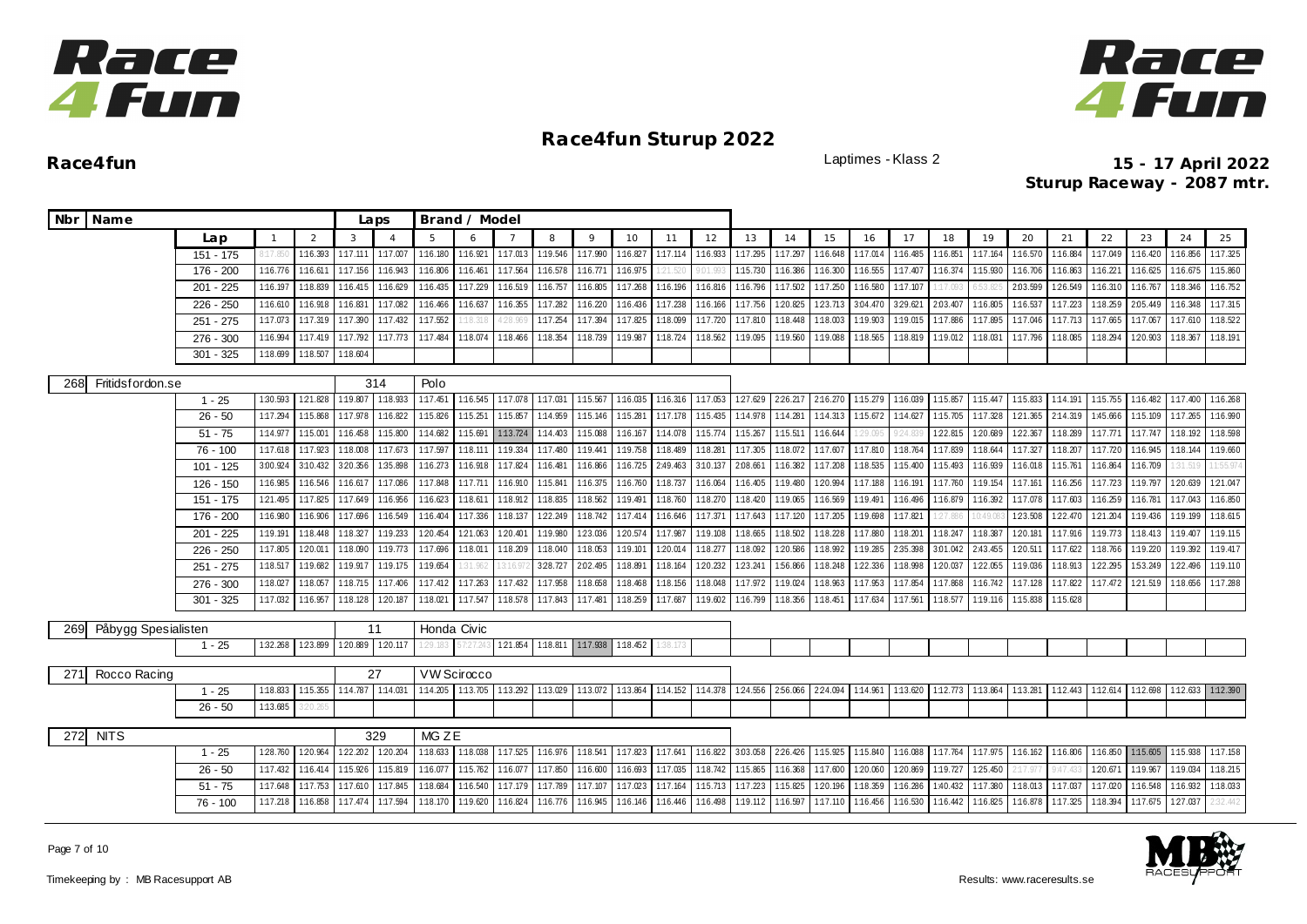



|     | Nbr Name       |             |          |                  |          | Laps           |                           | Brand / Model     |          |          |          |          |          |          |                  |                 |          |          |          |          |                   |          |          |          |          |          |          |
|-----|----------------|-------------|----------|------------------|----------|----------------|---------------------------|-------------------|----------|----------|----------|----------|----------|----------|------------------|-----------------|----------|----------|----------|----------|-------------------|----------|----------|----------|----------|----------|----------|
|     |                | Lap         |          | 2                | 3        | $\overline{4}$ | 5                         | 6                 |          | 8        | 9        | 10       | 11       | 12       | 13               | 14              | 15       | 16       | 17       | 18       | 19                | 20       | 21       | 22       | 23       | 24       | 25       |
|     |                | $101 - 125$ | 1:43.845 | 121.645 1:19.157 |          |                | 1:19.275 1:18.756         | 1:18.592          | 121.213  | 252.120  | 3:11.055 | 2:08.633 | 120.685  | 1:19.067 | 120.358          | 1:18.738        | 1:19.224 | 1:18.092 | 1:17.590 | 1:17.926 | 1:17.939          | 1:18.504 | 1:20.589 | 2:14.426 | 3:03.035 | 125.334  | 1:18.492 |
|     |                | $126 - 150$ | 1:17.573 | 121.196          | 1:18.443 | 122.024        | 1:20.448                  | 121.256           | 1:20.083 | 1:19.553 | 1:17.052 | 1:18.216 | 1:17.830 | 1:17.075 | 1:17.300         | 1:17.954        | 1:16.986 | 1:17.720 | 1:17.489 | 1:20.914 | 1:18.009          | 1:18.151 | 1:17.730 | 1:17.978 | 1:18.507 | 1:18.250 | 1:17.774 |
|     |                | 151 - 175   | 1:17.845 | 1:17.248         | 1:17.062 | 1:18.227       | 1:18.162                  | 1:21.138          | 1:17.970 | 28.56    |          | 1:17.691 | 1:17.210 | 1:18.292 | 1:16.863         | 1:16.975        | 1:17.304 | 1:16.451 | 1:17.599 | 1:16.809 | 1:17.325          | 1:18.158 | 1:18.182 | 1:16.881 | 1:17.074 | 1:16.801 | 1:17.126 |
|     |                | 176 - 200   | 1:16.957 | 1:18.202         | 1:16.280 | 1:18.347       | 1:16.698                  | 1:17.749          | 1:17.146 | 1:16.944 | 1:19.197 | 1:16.811 | 1:16.650 | 1:19.185 | 1:16.334         | 1:16.933        | 1:16.815 | 1:17.040 | 1:17.336 | 1:18.524 | 1:16.288          | 1:16.970 | 1:16.839 | 1:17.668 | 1:17.610 | 1:16.833 | 1:18.889 |
|     |                | $201 - 225$ | 1:16.808 | 1:18.854         | 1:17.499 | 1:16.259       | 1:18.162                  | 1:15.954          | 1:17.385 | 1:16.087 | 1:17.526 | 1:17.378 | 1:17.341 | 1:19.220 | 1:18.652         | 1:20.578        | 1:17.758 | 1:18.084 | 1:16.996 | 1:17.669 | 1:17.472          | 1:19.735 | 1:18.59  | 1:20.715 | 30.77    |          | 1:19.353 |
|     |                | 226 - 250   | 1:19.600 | 1:18.903         | 1:19.962 | 1:18.554       | 1:20.104                  | 1:18.856          | 1:19.349 | 1:18.667 | 1:18.164 | 1:17.750 | 1:18.235 | 1:18.363 | 1:17.653         | 1:17.485        | 1:17.879 | 1:18.354 | 1:17.937 | 1:25.521 | 2:11.838          | 257.686  | 2:37.950 | 127.652  | 1:17.068 | 1:17.032 | 1:20.060 |
|     |                | 251 - 275   | 1:18.009 | 1:17.465         | 1:17.206 |                | 1:17.715 1:17.295         | 1:17.414          | 1:16.644 | 1:17.615 | 1:17.478 | 1:18.478 | 1:17.259 | 1:17.677 | 1:17.195         | 1:17.671        | 1:19.919 | 124.586  |          | 5:51.87  | 121.929           | 121.138  | 1:21.588 | 122.434  | 1:47.759 | 120.457  | 121.238  |
|     |                | 276 - 300   | 1:19.795 | 1:20.002         | 1:19.994 | 122.257        | 1:22.596                  | 1:30.205          | 1:41.686 | 125.407  | 1:21.073 | 1:20.253 | 1:18.329 | 1:18.415 | 1:18.275         | 1:17.837        | 1:18.133 | 1:19.363 | 1:18.871 | 1:18.952 | 1:18.707          | 1:19.223 | 1:18.616 | 1:18.283 | 1:18.200 | 1:18.410 | 1:18.284 |
|     |                | $301 - 325$ | 1:18.007 | 1:17.917         | 1:18.277 | 1:17.777       | 1:17.734                  | 1:17.232          | 1:17.541 | 1:18.413 | 1:18.120 | 1:18.357 | 1:18.182 | 1:19.029 | 1:17.889         | 1:18.404        | 1:18.843 | 1:19.672 | 1:19.788 | 1:20.163 | 1:19.707          | 1:19.021 | 1:18.503 | 1:18.690 | 1:18.603 | 1:19.147 | 1:19.441 |
|     |                | 326 - 350   | 1:19.326 | 1:19.417         | 1:18.784 | 1:19.028       |                           |                   |          |          |          |          |          |          |                  |                 |          |          |          |          |                   |          |          |          |          |          |          |
| 273 | Team Speed     |             |          |                  |          | 302            |                           | Peugeot 206 RC    |          |          |          |          |          |          |                  |                 |          |          |          |          |                   |          |          |          |          |          |          |
|     |                | $1 - 25$    | 1:34.465 | 122.233          | 121.378  | 1:20.126       | 122.408 1:18.723 1:17.984 |                   |          | 1:19.445 | 1:17.800 | 1:17.893 | 1:18.814 | 122.275  |                  | 257.613 224.379 | 1:17.263 | 1:17.230 | 16.1     |          | 1:17.007          | 1:17.377 | 1:17.178 | 1:17.171 | 1:16.769 | 1:17.698 | 1:18.396 |
|     |                | $26 - 50$   | 1:17.452 | 1:18.121         | 1:18.007 | 1:17.544       | :18.974                   | 33.45             | 1:19.183 | 2:50.88  | 152.803  | 1:19.059 | 1:19.109 | 1:18.693 | 120.863          | 1:18.751        | 1:18.256 | 1:18.503 | 1:16.728 | 1:16.942 | 1:16.44           | 1:16.669 | 1:16.846 | 1:16.685 | 1:16.915 | 1:17.434 | 1:19.702 |
|     |                | $51 - 75$   | 1:16.379 | 1:17.55          | 5:17.928 | 1:20.644       | 120.127                   | 120.614           | 1:18.684 | 120.126  | 1:19.433 | 1:18.820 | 1:18.797 | 1:18.330 | 1:18.171         | 1:17.674        | 1:19.833 | 1:17.938 | 1:18.780 | 1:18.244 | 1:17.794 1:17.551 |          | 1:17.463 | 1:17.627 | 1:17.774 | 1:18.028 | 1:17.162 |
|     |                | 76 - 100    | 1:18.661 | 1:18.310         | 1:18.563 | 1:18.226       | 1:18.410                  | 1:18.155          | 1:17.649 | 1:19.726 | 1:19.073 | 1:18.998 | 1:17.646 | 1:19.205 | 125.697          | 1:30.488        | 127.802  | 27.993   | 0:02.2   | 1:17.666 | 1:18.299          | 1:20.043 | 1:20.591 | 1:22.892 | 2.05.402 | 3.08.777 | 2:00.039 |
|     |                | $101 - 125$ | 1:17.411 | 1:18.675         | 1:19.919 | 1:17.652       | 1:20.560                  | 1:21.511          | 1:17.586 | :33.595  | 28.861   | 3:04.456 | 127.442  | 1:18.731 | 121.110          | 1:21.926        | 122.053  | 122.207  | 121.336  | 1:20.551 | 1:20.645          | 1:18.824 | 1:17.418 | 1:18.693 | 1:17.699 | 1:17.154 | 1:19.074 |
|     |                | 126 - 150   | 120.676  | 1:18.91          | 1:20.006 | 1:18.484       | 1:18.390                  | 1:17.880          | 1:17.615 | 1:17.633 | 22.655   | 4:16.39  | 1:17.869 | 1:18.997 | 1:20.949         | 1:17.653        | 1:18.151 | 1:17.236 | 1:17.246 | 1:18.028 | 1:18.389          | 1:17.584 | 1:17.512 | 1:18.299 | 1:19.299 | 1:17.463 | 1:17.369 |
|     |                | 151 - 175   | 1:17.697 | 1:18.259         | 1:17.602 | 1:18.741       | 1:17.378                  | 1:17.366          | 1:17.697 | 1:17.387 | 1:17.626 | 1:17.529 | 1:17.619 | 1:17.369 | 20.095           | 4:31.869        | 1:19.923 | 1:19.332 | 1:18.502 | 1:18.866 | 1:18.780          | 1:18.723 | 1:19.136 | 1:18.310 | 1:18.532 | 1:19.941 | 120.266  |
|     |                | 176 - 200   | 1:18.888 | 1:19.388         | 1:18.472 | 1:19.906       | 1:18.183                  | 1:18.458          | :36.650  | 1:53.72  | 1:18.919 | 1:19.472 | 1:18.983 | 1:19.358 | 1:18.816         | 1:18.337        | 1:18.381 | 1:18.472 | 120.793  | 1:19.691 | 1:19.802          | 1:18.648 | 1:18.411 | 1:19.687 | 1:18.586 | 1:18.324 | 1:17.773 |
|     |                | 201 - 225   | 1:18.258 | 1:18.197         | 1:17.596 | 1:18.806       | 1:17.873                  | 1:19.57           | 1:18.858 | 1:18.385 | 1:17.982 | 1:19.154 | 1:19.330 | 1:19.002 | 1:20.513         | 1:18.747        | 1:19.991 | 1:19.004 | 1:18.487 | 1:19.978 | 1:36.34           | 13:48.56 | 3:00.915 | 2:42.873 | 1:20.783 | 1:16.949 | 1:18.325 |
|     |                | 226 - 250   | 1:18.454 | 1:17.534         | 1:15.487 | 1:15.729       | 1:16.172                  | 1:15.636          | 1:16.120 | 1:15.433 | 1:15.269 | 1:16.656 | 1:15.774 | 1:15.672 | 1:15.598         | 1:15.121        | 1:17.275 | 1:16.522 | 1:17.122 | 3:27.897 | 4:46.27           | 1:31.928 | 1:16.948 | 1:15.871 | 122.051  | 122.826  | 1:47.261 |
|     |                | $251 - 275$ | 1:19.397 | 1:16.312         | 1:16.152 | 1:18.695       | 1:19.879                  | 1:18.139          | 1:18.281 | 1:21.694 | 1:53.196 | 1:22.264 | 1:16.764 | 1:16.568 | 1:16.382         | :18.323         | 3:43.45  | 1:17.485 | 1:16.973 | 1:16.404 | 1:16.450          | 1:15.864 | 1:16.69  | 1:17.550 | 1:17.191 | 1:16.559 | 1:16.478 |
|     |                | $276 - 300$ | 1:16.617 | 1:15.886         | 1:16.754 | 1:16.647       | 1:18.678                  | 1:18.948          | 1:17.114 | 1:16.230 | 1:16.802 | 1:16.552 | 1:18.507 | 1:19.061 | 1:18.051         | 1:18.122        | 1:18.131 | 1:18.509 | 1:18.268 | 1:17.328 | 1:17.935          | 1:18.478 | 1:17.558 | 1:18.244 | 1:18.800 | 1:19.000 | 1:19.375 |
|     |                | $301 - 325$ | 1:17.841 | 1:17.614         |          |                |                           |                   |          |          |          |          |          |          |                  |                 |          |          |          |          |                   |          |          |          |          |          |          |
| 275 | x Desmo Racing |             |          |                  |          | 67             |                           | Peugeot 206 NRC   |          |          |          |          |          |          |                  |                 |          |          |          |          |                   |          |          |          |          |          |          |
|     |                | $1 - 25$    | 123.741  | 1:18.562         | 1:16.976 | 1:16.975       | 1:17.103                  | 1:17.103 1:17.627 |          | 1:18.989 | 1:16.628 | 1:16.245 | 1:16.198 | 1:16.440 | 120.116 2:43.554 |                 | 2:17.129 | 1:15.999 | 1:15.704 | 1:15.718 | 1:16.144          | 1:16.412 | 1:15.893 | 1:15.340 | 1:16.009 | 1:17.618 | 1:15.715 |
|     |                | $26 - 50$   | 1:17.284 | 1:17.882         | 1:16.170 | 1:16.822       | 1:16.317                  | 1:15.749          | 1:15.583 | 1:15.951 | 1:15.244 | 1:15.756 | 1:16.081 | 1:15.614 | 1:16.442         | 1:16.036        | 1:16.246 | 1:15.967 | 1:15.250 | 1:15.828 | 1:15.225          | 123.926  | 2:07.340 | 1:44.862 | 1:14.842 | 1:17.228 | 1:17.607 |
|     |                | $51 - 75$   | 1:17.390 | 1:14.977         | 1:15.920 | 1:16.773       | 1:15.160                  | 1:15.131          | 1:15.405 | 1:14.991 | 1:15.662 | 1:16.689 | 15.485   | 6:07.928 | 120.667          | 1:18.959        | 122.168  | :19.161  | 6:36.45  |          |                   |          |          |          |          |          |          |
|     |                |             |          |                  |          |                |                           |                   |          |          |          |          |          |          |                  |                 |          |          |          |          |                   |          |          |          |          |          |          |
| 281 | Fula har tur   |             |          |                  |          | 75             |                           | Fiesta ST 150     |          |          |          |          |          |          |                  |                 |          |          |          |          |                   |          |          |          |          |          |          |
|     |                | $1 - 25$    | 1:30.445 | 1:22.108         | 121.193  | 1:20.518       | 1:20.124                  | 1:19.078 1:17.596 |          | 1:17.570 | 1:17.888 | 1:18.553 | 1:17.771 | 121.401  | 256.939          | 2:25.209        | 1:17.165 | 1:17.366 | 1:17.141 | 1:16.210 | 1:18.504          | 1:17.261 | 1:16.439 | 1:18.528 | 1:17.421 | 1:19.028 | 1:18.807 |
|     |                | $26 - 50$   | 1:19.857 | 1:18.930         | 1:16.348 | 1:16.965       | 1:15.980                  | 1:15.613          | 1:15.945 | 1:20.205 | 1:18.699 | 1:17.426 | 1:19.253 | 1:16.644 | 1:16.629         | 1:22.026        | 1:17.489 | 1:19.432 | 5:20.501 | 6:38.84  | 1:23.930          | 121.642  | 1:22.166 | 1:19.741 | 1:21.068 | 1:21.490 | 1:19.703 |
|     |                |             |          |                  |          |                |                           |                   |          |          |          |          |          |          |                  |                 |          |          |          |          |                   |          |          |          |          |          |          |

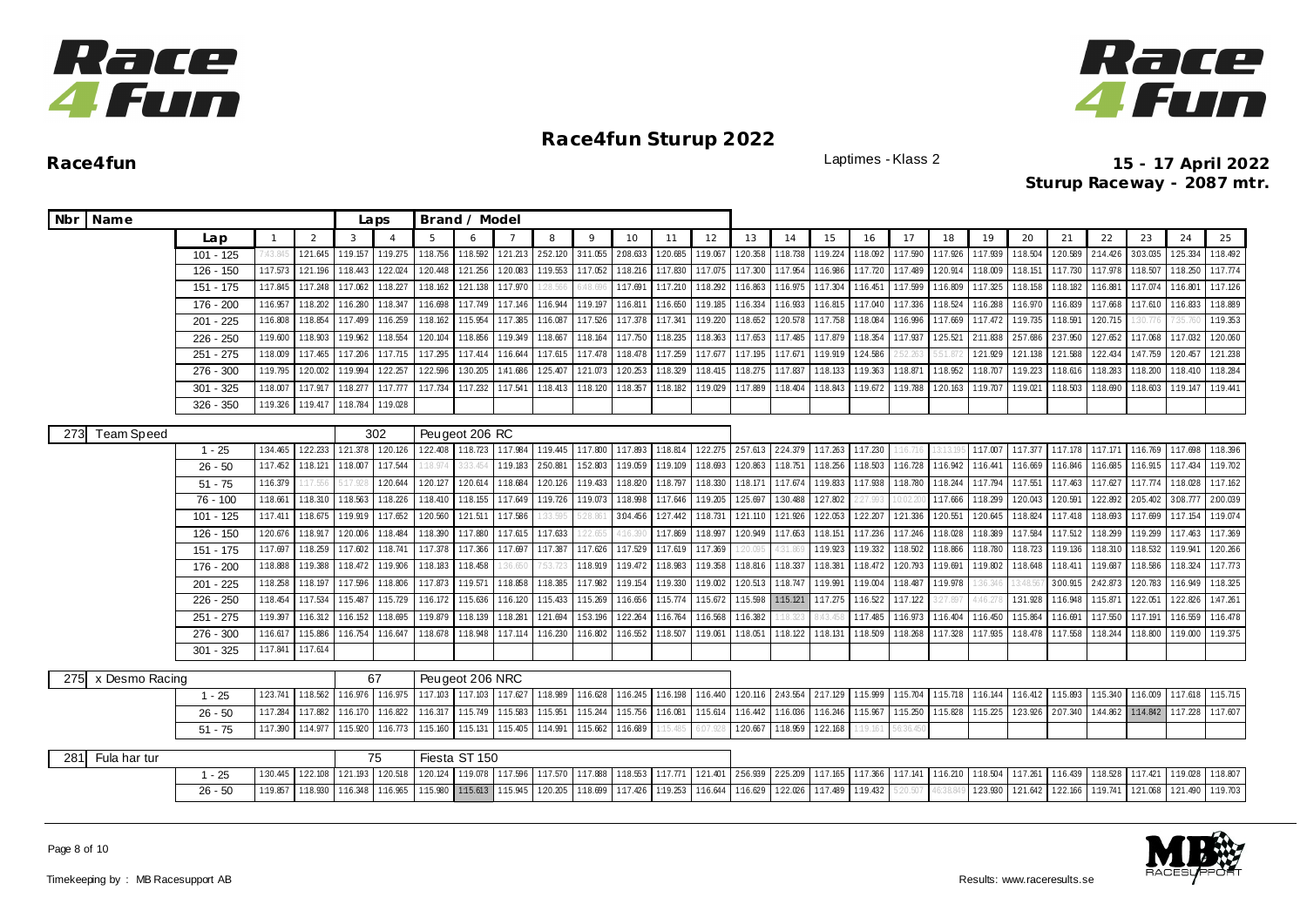



**Race4fun** Laptimes - Klass 2 **15 - 17 April 2022 Sturup Raceway - 2087 mtr.**

|     | Nbr Name              |             |              |                |          | Laps           |                 | Brand / Model |           |          |          |          |          |          |          |                  |          |          |          |          |          |          |                           |          |          |          |          |
|-----|-----------------------|-------------|--------------|----------------|----------|----------------|-----------------|---------------|-----------|----------|----------|----------|----------|----------|----------|------------------|----------|----------|----------|----------|----------|----------|---------------------------|----------|----------|----------|----------|
|     |                       | Lap         | $\mathbf{1}$ | $\overline{2}$ | 3        | $\overline{A}$ | 5               | 6             |           | 8        | $\circ$  | 10       | 11       | 12       | 13       | 14               | 15       | 16       | 17       | 18       | 19       | 20       | 21                        | 22       | 23       | 24       | 25       |
|     |                       | $51 - 75$   | 1:19.514     | 1:18.501       | 1:19.491 | 1:18.347       | 1:17.524        | 1:18.226      | 1:18.064  | 1:18.605 | 1:18.849 | 1:18.864 | 1:20.753 | 1:18.752 | 122.626  | 1:18.326         | 1:19.227 | 1:17.916 |          |          | 3:20.423 | 1:30.520 | 1:21.894                  | 1:23.265 | 1:21.804 | 121.672  | 30.535   |
| 287 | TJM-Racing            |             |              |                |          | 297            |                 | Golf mk4 Gti  |           |          |          |          |          |          |          |                  |          |          |          |          |          |          |                           |          |          |          |          |
|     |                       | $1 - 25$    | 1:18.255     | 1:16.327       | 1:16.296 | 1:14.616       | 1:14.339        | 1:14.054      | 1:14.368  | 1:14.150 | 1:14.669 | 1:13.881 | 1:14.515 | 1:13.760 | 121.849  | 2:58.561         | 223.032  | 1:14.089 | 1:13.743 | 1:14.767 | 1:13.950 | 1:13.924 | 1:14.595                  | 1:14.107 | 1:13.912 | 1:13.871 | 1:15.151 |
|     |                       | $26 - 50$   | 1:15.322     | 1:14.222       | 1:16.170 | 1:13.893       | 1:13.649        | 1:14.463      | 1:13.828  | 1:13.997 | 1:13.973 | 1:13.283 | 1:14.929 | 1:15.041 | 1:13.670 | 1:13.754         | 1:14.228 | 1:14.296 | 1:13.775 | 1:14.512 | 1:13.969 | 1:15.852 | 1:21.002                  | 2:05.445 | 1:45.114 | 1:14.811 | 1:15.758 |
|     |                       | $51 - 75$   | 1:16.430     | 1:17.946       | 1:13.490 | 1:14.865       | 1:15.083        | 1:13.823      | 1:15.547  | 1:14.479 | 1:29.514 | 7:36.29  | 1:15.210 | 1:15.162 | 1:16.274 | 1:21.235         | 1:15.408 | 1:15.442 | 1:16.103 | 1:15.204 | 1:16.996 | 1:16.677 | 1:15.507                  | 1:15.413 | 1:15.017 | 1:14.943 | 1:17.591 |
|     |                       | 76 - 100    | 1:15.260     | 1:15.542       | 1:16.683 | 1:17.253       | 1:15.429        | 1:15.755      | 1:16.408  | 1:16.735 | 1:17.056 | 1:16.736 | 1:16.840 | 1:17.165 | 1:17.773 | 1:18.827         | 32.584   |          | 3:18.428 | 1:29.593 | 1:19.745 | 1:15.468 | 1:15.755                  | 1:15.498 | 1:15.781 | 1:16.675 | 2:51.635 |
|     |                       | $101 - 125$ | 3:08.579     | 2:06.727       | 1:15.175 | 1:16.275       | 1:16.130        | 1:15.526      | 1:16.054  | 1:15.672 | 1:15.341 | 1:14.949 | 1:14.957 | 1:16.644 | 1:17.904 | 29.265           | 1:28.7   | 1:15.545 | 1:17.119 | 1:19.037 | 1:16.784 | 1:15.600 | 1:15.541                  | 1:16.863 | 1:15.250 | 1:15.288 | 1:15.900 |
|     |                       | 126 - 150   | 1:16.699     | 1:17.285       | 1:16.650 | 1:17.088       | 1:16.592        | 1:16.696      | 1:16.721  | 1:16.539 | 1:14.991 | 1:15.411 | 1:16.339 | 1:15.328 | 1:18.256 | 1:20.329         | 1:16.059 | 1:15.589 | 1:15.303 | 1:15.533 | 1:15.604 | 1:16.290 | 1:16.609                  | 1:16.026 | 1:16.835 | 1:16.015 | 1:16.936 |
|     |                       | 151 - 175   | 1:18.051     | 1:14.406       | 1:16.408 | 1:16.282       | 1:16.554        | 1:17.191      | 30.946    | :40.09   | 1:17.516 | 1:17.302 | 1:15.651 | 1:15.081 | 1:16.337 | 1:15.668         | 1:15.085 | 1:14.974 | 1:14.744 | 1:15.061 | 1:14.620 | 1:16.112 | 1:14.755                  | 1:15.020 | 1:15.201 | 1:17.137 | 1:16.920 |
|     |                       | 176 - 200   | 1:15.945     | 1:14.946       | 1:16.261 | 1:19.092       | 1:14.486        | 1:15.279      | 1:16.577  | 1:15.427 | 1:16.665 | 1:15.483 | 1:16.311 | 1:19.309 | 1:15.022 | 1:15.691         | 1:15.619 | 1:17.117 | 1:16.295 | 1:16.375 | 1:15.869 | 1:16.806 | 1:16.391                  | 37.69    | 7:09.41  | 1:15.806 | 1:14.661 |
|     |                       | $201 - 225$ | 1:14.970     | 1:14.315       | 1:14.133 | 1:14.786       | 1:15.741        | 1:14.712      | 1:14.657  | 1:16.494 | 1:15.195 | 1:14.863 | 1:17.959 | 1:15.042 | 1:16.897 | 1:18.017         | 1:16.411 | 1:14.565 | 1:14.984 | 1:15.092 | 1:15.985 | 1:15.498 | 1:15.396                  | 1:15.721 | 1:15.748 | 1:15.677 | 1:16.009 |
|     |                       | $226 - 250$ | 1:15.459     | 30.25          | 14.834   | 2:40.086       | 1:25.526        | 1:15.397      | 1:16.620  | 1:15.212 | 1:14.977 | 1:17.057 | 1:17.771 | 1:15.139 | 1:14.081 | 1:15.660         | 1:14.109 | 1:13.730 | 1:14.523 | 1:13.609 | 1:13.477 | 1:14.671 | 1:14.365                  | 1:15.021 | 1:16.933 | :25.93   | 114.123  |
|     |                       | $251 - 275$ | 1:32.162     | 1:15.452       | 1:15.568 | 1:17.24        | 123.530         | 1:52.015      | 1:16.454  | 1:15.317 | 1:20.350 | 1:18.387 | 1:20.263 | 1:18.544 | 1:20.544 | 1:23.400         | 2:04.292 | :06.57   | 1:17.510 | 1:17.723 | 1:18.634 | 1:20.099 | 1:18.321                  | 1:18.406 | 1:18.680 | 1:17.126 | 1:18.042 |
|     |                       | $276 - 300$ | 1:18.970     | 1:18.997       | 1:21.358 | 1:21.174       | 1:20.565        | 1:20.151      | 121.818   | :41.444  | 1:29.68  | 1:21.190 | 1:22.867 | 1:27.221 | 124.375  | 1:36.304         | :55.314  | :25.17   | 1:18.205 | 1:16.041 | 1:17.572 | 1:15.609 | 1:15.285                  | 1:15.279 |          |          |          |
|     | <b>Team Buttcrack</b> |             |              |                |          | 319            | Honda Civic     |               |           |          |          |          |          |          |          |                  |          |          |          |          |          |          |                           |          |          |          |          |
| 291 |                       | $1 - 25$    | 127.866      | 1:19.664       | 1:16.657 | 1:15.876       | 1:15.029        | 1:15.339      | 1:14.672  | 1:14.439 | 1:15.238 | 1:16.002 | 1:14.400 | 1:15.922 |          | 121.960 2:43.722 | 2:18.685 | 1:15.080 | 1:14.507 | 1:14.706 | 1:14.247 | 1:14.266 | 1:14.541 1:14.746         |          | 1:14.934 | 1:15.570 | 1:14.982 |
|     |                       | $26 - 50$   | 1:14.367     | 1:16.986       | 1:14.413 | 1:15.028       | 1:14.836        | 1:14.770      | 1:14.431  | 1:14.703 | 1:14.346 | 1:14.287 | 1:14.780 | 1:27.653 | 1:14.726 | 1:15.008         | 1:15.522 | 1:15.286 | 1:14.954 | 1:15.493 | 1:15.458 | 1:18.348 | 2:32.867                  | 1:47.900 | 1:15.688 | 1:16.502 | 1:15.516 |
|     |                       | $51 - 75$   | 1:15.416     | 1:15.40        | 1:15.567 | 1:16.234       | 1:15.668        | 1:15.682      | 1:15.766  | 1:15.264 | 1:16.455 | 1:17.302 | 1:15.969 | 1:15.107 | 1:14.753 | 1:16.371         | 1:15.718 | :30.987  | 6:02.89  | 1:19.512 | 1:17.829 | 1:18.557 | 1:15.939                  | 1:16.315 | 1:16.019 | 1:16.593 | 1:15.938 |
|     |                       | 76 - 100    | 1:16.714     | 1:17.300       | 1:16.973 | 1:16.200       | 1:15.876        | 1:15.725      | 1:16.415  | 1:15.939 | 1:16.600 | 1:16.043 | 1:16.792 | 1:15.699 | 1:16.657 | 1:16.003         | 1:16.136 | 1:15.403 | 1:16.124 | 1:17.432 | 1:16.390 | 1:16.385 | 1:16.715                  | 1:18.494 | 1:17.631 | 1:18.397 | 1:16.451 |
|     |                       | 101 - 125   | 1:16.026     | 1:16.419       | 124.930  | 3:15.403       | 3:13.148        | 3:17.217      | 1:39.076  | 1:16.197 | 1:15.946 | 1:15.937 | 1:18.306 | 1:16.423 | 1:18.527 | 2:51.806         | 6:27.961 | 1:16.647 | 1:16.214 | 1:15.535 | 1:15.790 | 1:14.773 | 1:15.307                  | 1:15.083 | 1:14.830 | 1:16.147 | 1:16.720 |
|     |                       | 126 - 150   | 2:40.002     | 3:04.376       | 1:26.038 | 1:15.443       | 1:15.326        | 1:15.624      | 1:15.396  | 1:15.429 | 1:15.355 | 1:15.131 | 1:15.287 | 1:15.127 | 1:15.286 | 1:15.148         | 1:16.140 | 1:15.420 | 1:16.346 | 1:16.106 | 1:15.526 | 1:15.229 | 1:15.192                  | 1:15.374 | 1:15.608 | 1:14.479 | 1:14.543 |
|     |                       | $151 - 175$ | 1:15.851     | 1:15.424       | 1:15.496 | 1:15.262       | 1:15.874        | 1:15.210      | 1:14.960  | 1:15.029 | 1:18.209 | 1:14.721 | 1:15.372 | 1:15.263 | 1:15.168 | 1:15.262         | 1:15.909 | 1:15.161 | 1:15.795 | 1:15.804 | 1:15.787 | 1:15.893 | 1:15.062                  | 1:14.471 | 1:14.386 | 1:15.149 | 1:15.563 |
|     |                       | 176 - 200   | 1:14.992     | 1:14.830       | 1:15.321 | 1:15.278       | 1:15.736        | :17.65        | $-11.065$ | 1:18.114 | 1:18.355 | 1:17.805 | 1:21.354 | 1:18.615 | 1:18.186 | 1:17.731         | 1:17.315 | 1:16.882 | 1:17.090 | 1:16.711 | 1:17.552 | 1:17.875 | 1:17.119                  | 1:17.627 | 1:18.124 | 1:16.690 | 1:17.802 |
|     |                       | $201 - 225$ | 1:16.824     | 1:16.834       | 1:17.850 | 1:16.446       | 1:16.887        | 1:17.055      | 1:17.461  | 1:17.779 | 1:17.874 | 1:16.982 | 1:17.852 | 1:17.448 | 1:16.668 | 1:17.187         | 1:18.116 | 1:17.341 | 1:16.495 | 1:16.704 | 1:16.825 | 1:16.559 | 1:17.726                  | 1:17.458 | 1:16.754 | 1:16.436 | 1:16.877 |
|     |                       | 226 - 250   | 1:16.468     | 1:16.068       | 1:16.775 | 1:17.274       | 1:16.678        | 1:17.365      | 1:17.083  | 1:16.022 | 1:16.621 | 1:16.489 | 1:16.365 | 1:16.317 | 1:16.523 | 1:18.582         | 1:15.878 | 1:16.500 | 1:17.425 | 1:17.205 | 1:15.920 | 1:16.076 | 1:17.116                  | 1:17.567 | 1:17.669 |          | :38.036  |
|     |                       | 251 - 275   | 1:19.777     | 2:55.905       | 3:02.754 | 2:44.931       | 122.933         | 1:17.642      | 1:18.063  | 1:17.678 | 1:17.715 | 1:16.929 | 1:17.346 | 1:17.543 | 1:18.395 | 1:18.607         | 1:18.136 | 1:17.271 | 1:17.696 | 1:19.972 | 1:18.630 | 1:17.872 | 1:17.907                  | 1:20.191 | 1:19.607 | 1:19.953 | 3:09.627 |
|     |                       | $276 - 300$ | 3:32.603     | 4:47.53        | 1:17.288 | 1:24.994       | 157.515         | 1:15.327      | 121.363   | 1:20.596 | 1:19.636 | 1:20.548 | 5:03.353 |          | 1:20.412 | 1:20.602         | 120.668  | 1:19.211 | 121.328  | 1:18.408 | 1:17.859 | 1:17.118 | 1:17.739                  | 1:17.144 | 1:16.722 | 1:16.432 | 1:17.688 |
|     |                       | 301 - 325   | 1:18.326     | 1:17.598       | 1:18.033 | 1:16.598       | 1:16.164        | 1:16.405      | 1:16.867  | 1:17.568 | 1:16.666 | 1:15.767 | 1:16.278 | 1:16.972 | 1:16.647 | 1:16.512         | 1:15.511 | 1:16.325 | 1:16.100 | 1:15.834 | 1:15.358 |          |                           |          |          |          |          |
| 296 | Pico Racing           |             |              |                |          | 285            | <b>Fiat 500</b> |               |           |          |          |          |          |          |          |                  |          |          |          |          |          |          |                           |          |          |          |          |
|     |                       | $1 - 25$    | 129.297      | 123.531        | 1:20.664 | 1:18.716       | 1:18.413        | 1:17.661      | 1:18.322  | 1:19.438 | 1:20.023 | 1:16.667 | 1:16.932 | 1:17.370 | 3.02.602 | 227.594          | 1:15.948 | 1:15.699 | 1:16.929 | 1:17.547 | 1:19.388 | 1:17.336 | 1:17.400                  | 1:15.925 | 1:15.972 | 1:15.732 | 1:16.234 |
|     |                       | $26 - 50$   | 1:19.860     | 1:15.428       | 1:15.628 | 1:15.149       | 1:15.649        | 1:15.641      | 1:15.651  | 1:16.303 | 1:14.688 | 1:15.131 | 1:17.040 | 1:14.552 | 1:15.308 | 1:15.897         | 1:16.695 | 1:15.392 | 1:15.526 | 1:18.622 | 123.619  |          | 224.990 1.47.770 1:17.392 |          | 1:19.860 | 1:16.964 | 1:20.257 |
|     |                       |             |              |                |          |                |                 |               |           |          |          |          |          |          |          |                  |          |          |          |          |          |          |                           |          |          |          |          |



Page 9 of 10